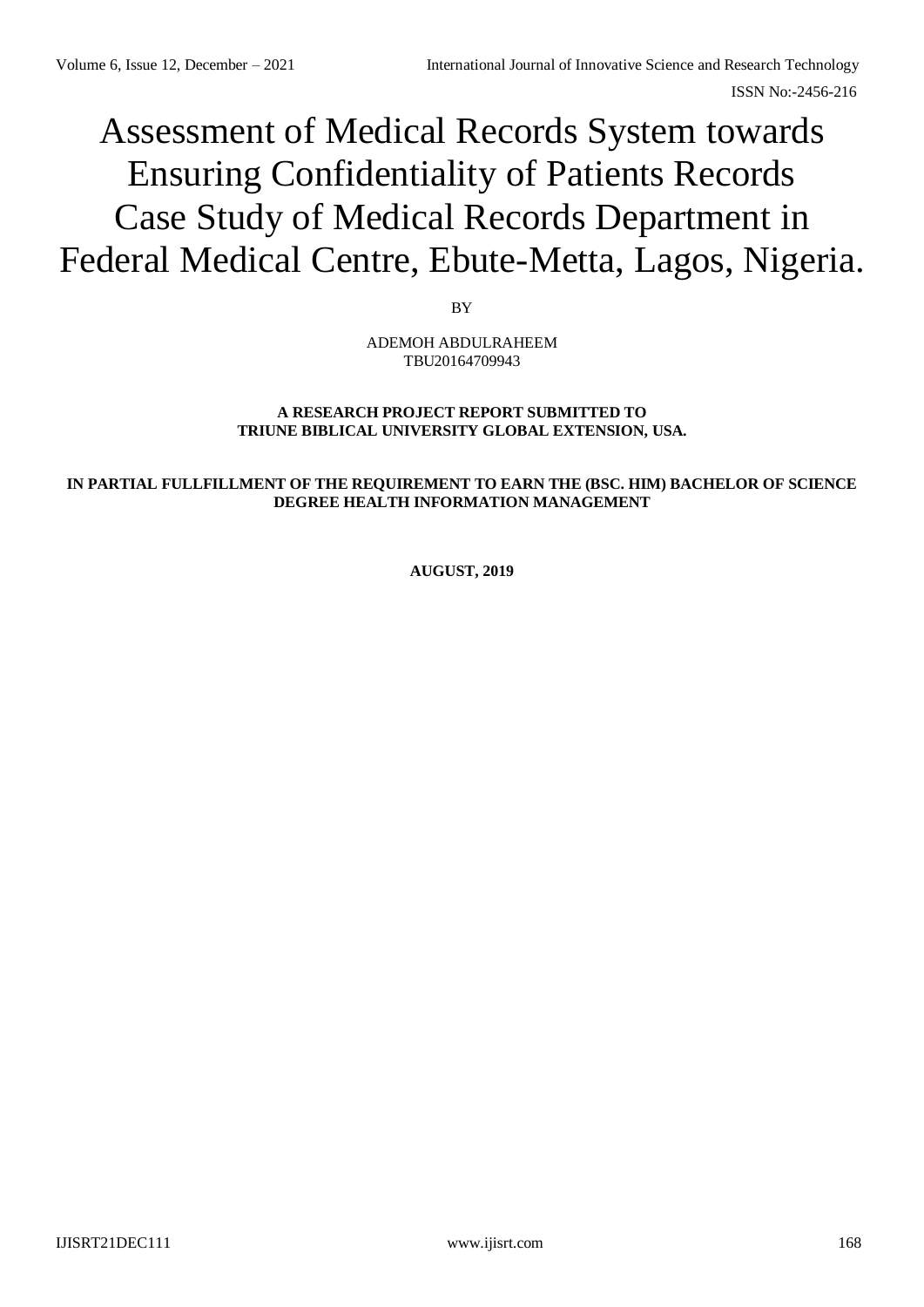# **APPROVAL PAGE**

This project was reviewed and approved by the Committee to meet the requirements for the awarding of (BSc. HIM) Bachelor of Science Degree Health Information Management

| Prof. Adeleke Daniel Durojaiye<br><b>Thesis Supervisor</b>    |  | <b>DATE</b> |
|---------------------------------------------------------------|--|-------------|
| Prof. Oliva James Nzalak<br>Vice Chancellor, Africa           |  | <b>DATE</b> |
| Prof. Ernest Musikwa<br><b>Chancellor, Africa</b>             |  | <b>DATE</b> |
| Dr. Jonathan .T. Jones<br>Vice Chancellor, USA                |  | <b>DATE</b> |
| Dr.SolabajeMuyideenAdefemi<br><b>Dean, Faculty of Science</b> |  | <b>DATE</b> |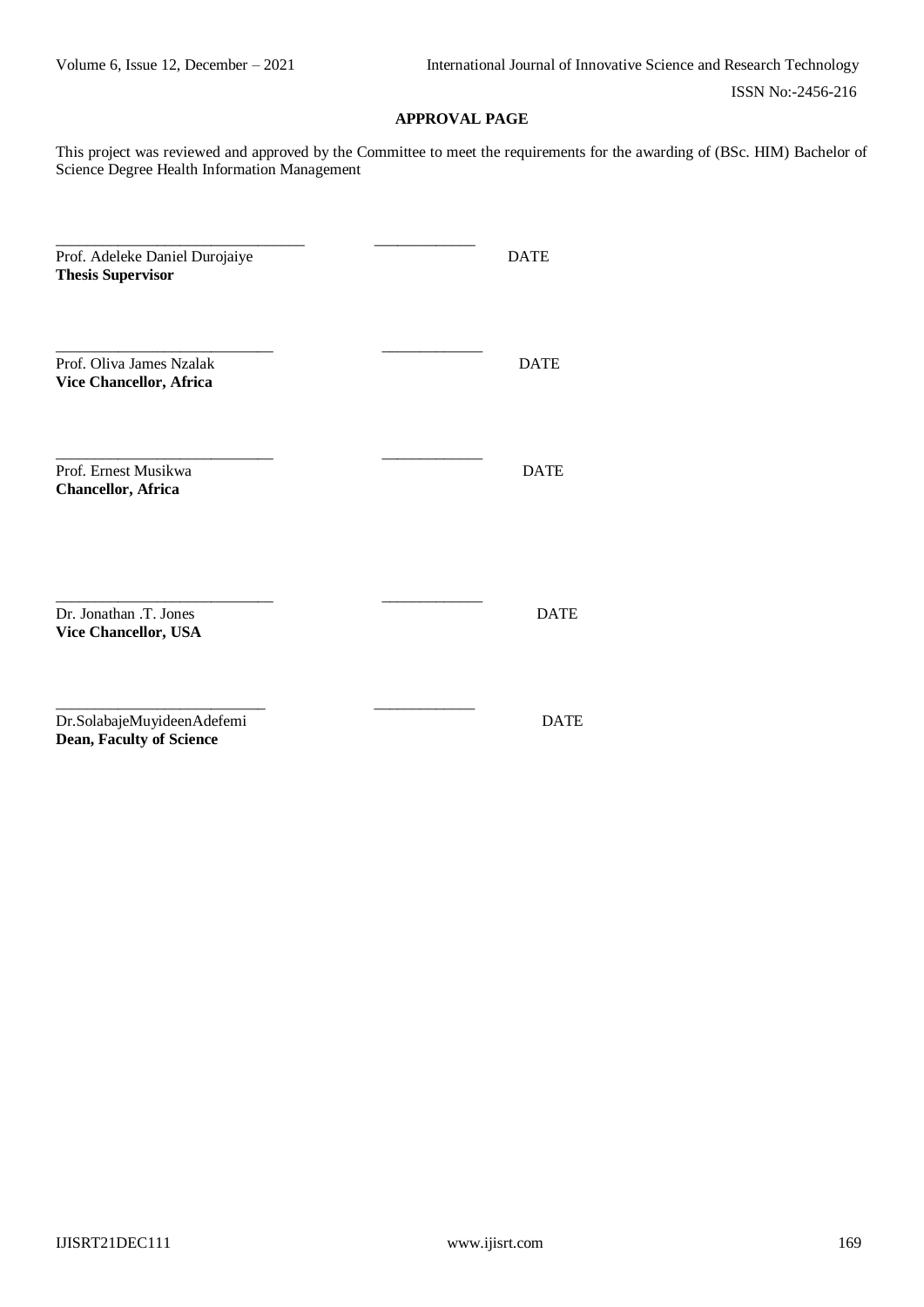# **DEDICATION**

This project work is dedicated for the academic advancement of Health Information Management Profession in Nigeria and Diaspora.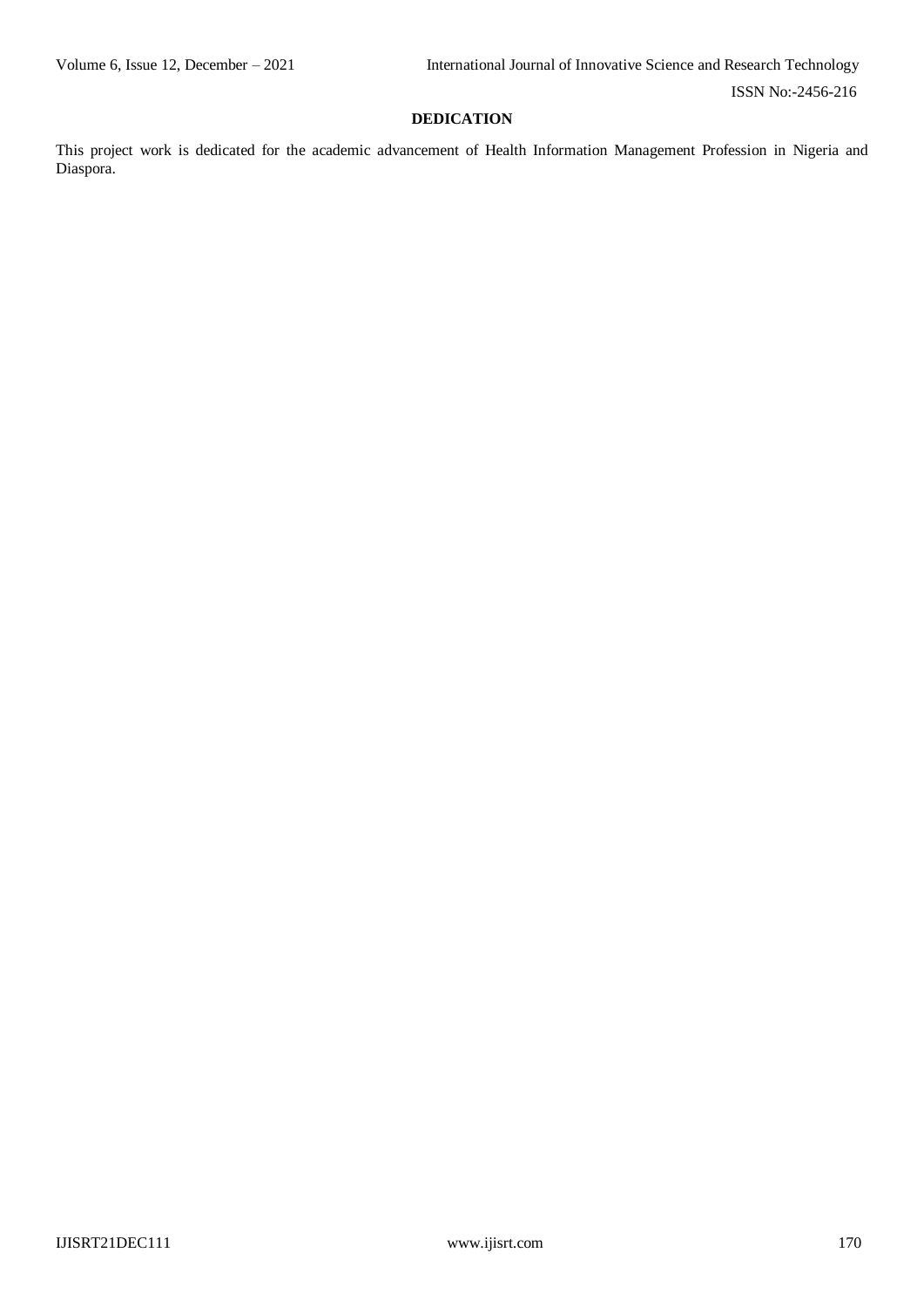### **ACKNOWLEDGMENT**

All thanks to Allah, The Most Gracious, and The Most Merciful.

My deepest gratitude goes to my Chief in Islam; Sheik Muhammad Muhktar Alharazimiyya, Okene, Kogi State of Nigeria and his wives Seida Rukayat and Seida Hajara for their prayers, words of motivation, comfort and enormous Love.

My sincere appreciation goes to my Thesis Supervisor, President / Chancellor TBUGLEX USA Rev. Proff. Adeleke Daniel Durojaiye. Dr. Solabaje Muyideen Adefemi (Dean, Faculty of Science)Prof. Oliva James Nzalak (Vice Chancellor, Africa), Prof. Ernest Musikwa (Chancellor, Africa) Dr. Jonathan .T. Jones (Vice Chancellor, USA). I'm grateful to them for their constructive criticism and contributions.

My most sincere regards also go to my parents. Chief Ademoh Ibrahim and Fatimah I.A. they laid the foundation for me, giving everything they could.

Foremost, my heartfelt gratitude to my beloved Wife Husseinat Ahuoyiza Ibrahim who's support has really helped me. To my children Fatihi, Muhktar and Halimat who has been affected by this quest in every way, my love for you all can never be quantified.

I also appreciate the Registrar College of Health Sciences and Technology, Idah Kogi State. Mr. Musa A. Abdulazeez and Alhaji Razak Adio (HIM) Director National Hospital Abuja, Men who inspire me to strive for the highest in my quest for knowledge they are true mentor for young leaders, their advice has really work for me.

My appreciation also goes to the MD/CEO App global Technologies Engr. Habib Yunusaand his right Man Engr. Abdul Jelil T, truly kind men who have been of tremendous help to me. I won't forget to thank The Chairman and immediate Registrar Health Records Officers Registration Board of Nigeria, Alhaji Ibrahim Jibrin Sokoto and Alhaji Mami Ibrahim an astute men I very well admire.

This page cannot tell you everything. I am grateful to all my uncles, aunties, mothers, fathers, brothers, sisters, in-laws, the entire family, friends and well-wishers for their untiring prayers, support, love, and encouragement. God Bless you all.

#### **May Allah reward you all abundantly.**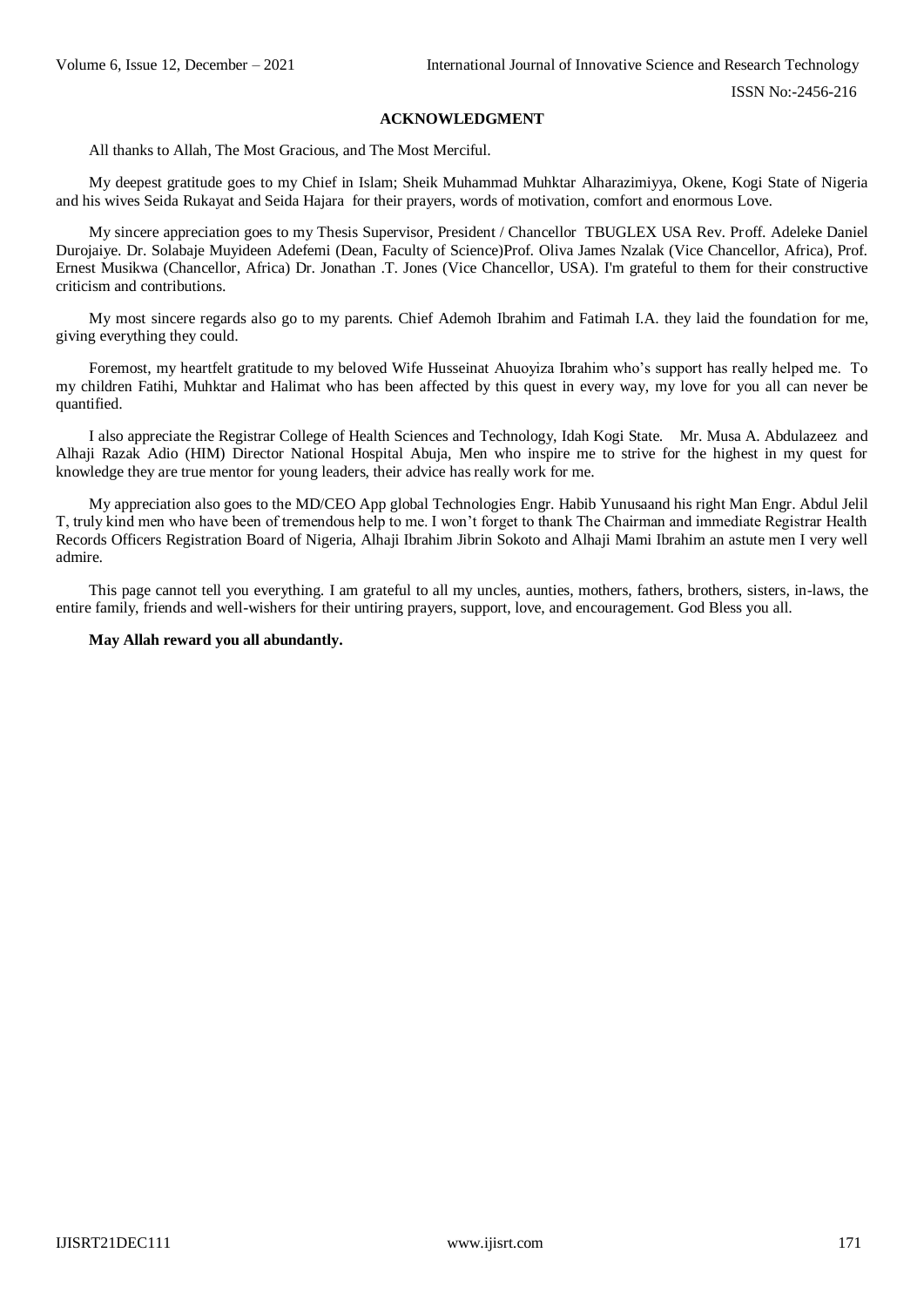## **ABSTRACT**

**This research is to assess Medical Records System Towards Ensuring Confidentiality Of Patients Records a Case Study Of Medical Records Department In Federal medical Centre, Ebute-Metta Lagos, Nigeria.;four (4) objectives were set up in order to achieve the desire alongside with four (4) research question, literature was extensively reviewed on assessment of medical records system toward ensuring confidentiality of patient record from different authors under the objectives mentioned. The research design was descriptive research method to obtain information from 72 respondent representing the entire population of the study area data collected were analyzed in tabular form using percentage some major findings include: findings show that provision of adequate working materials will enhance the production of accurate patient health information asserted by the table 4.7(52.54%)its equally shows that code and conduct should be follow and properly maintain to ensure confidentiality of patient record as asserted by the table 4.10(59.33%)and also observe that electronic medical record help with the standardization of patient record as asserted by table 4.14(72.88%)and also the recommendation were made suggestion the need for the hospital management should improve the welfare of the health information personnel in other to avoid any circumstance that will lead to poor management of patient information in the hospital. And also made of operation :The government should also provide adequate operating materials to the department of health information management to enable the delivery of quality healthcare services to patients in the hospital. Also made suggestion about the staffs in the health information management department should**  make sure they abide by every code and conduct of the profession for effective practice in the hospital. And also the **hospital management should embark on electronic health record because it contains all standards of managing information.**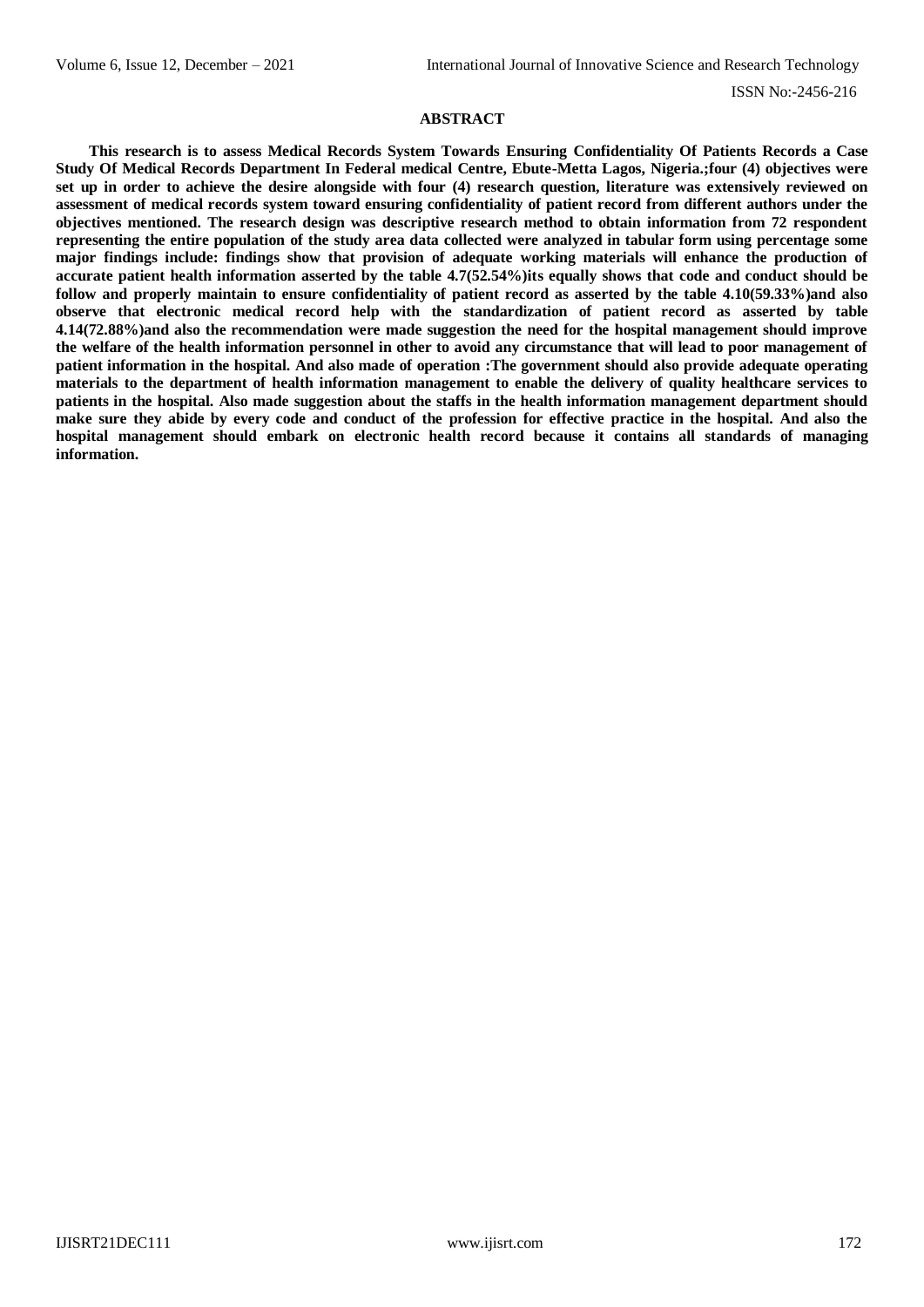# **TABLE OF CONTENT**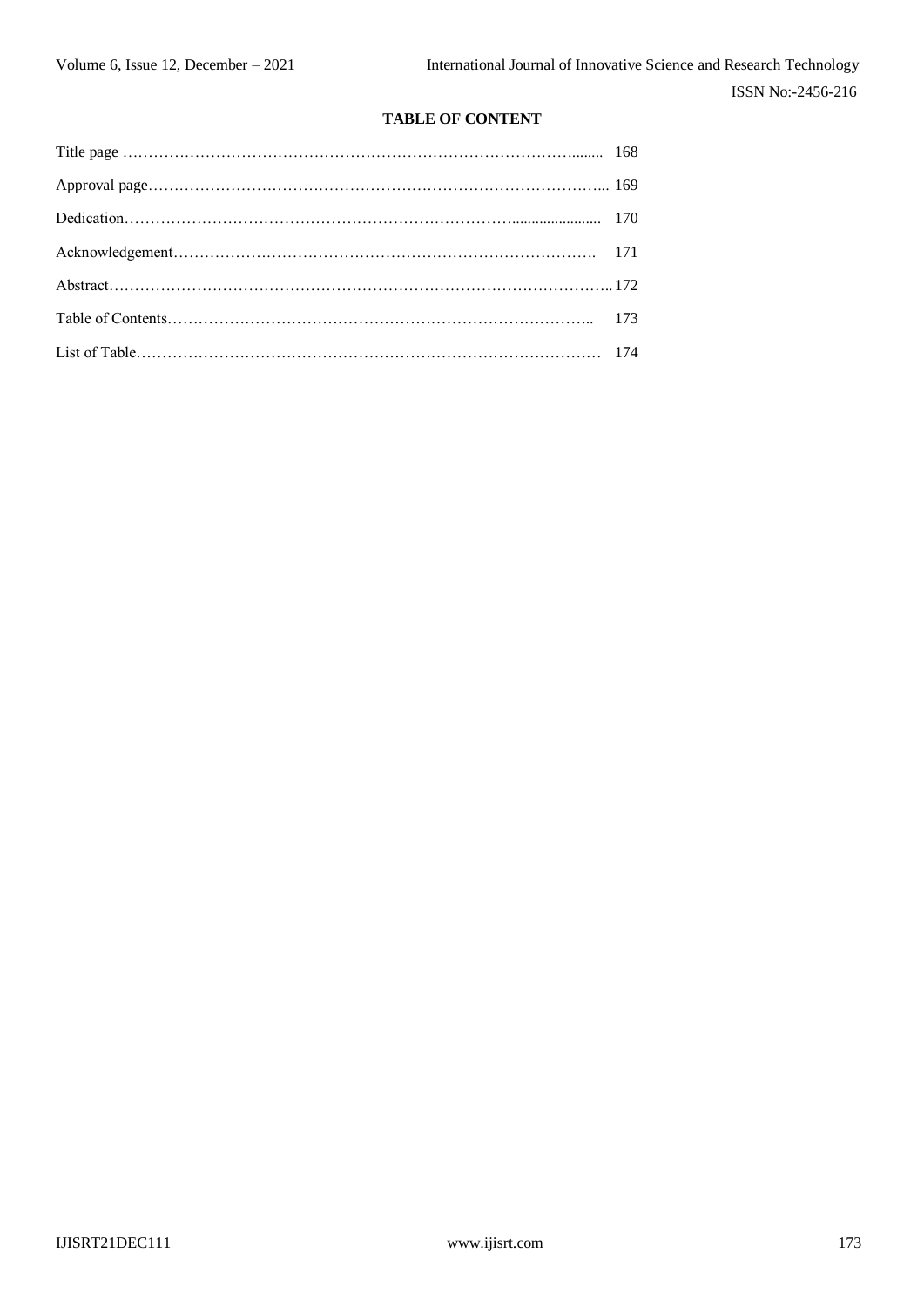# **CHAPTER ONE: INTRODUCTION**

|            | 1.0 Background of this study                         |                          | $\overline{\phantom{a}}$                                 |                          |                          |                                 |                |                |                | 175     |
|------------|------------------------------------------------------|--------------------------|----------------------------------------------------------|--------------------------|--------------------------|---------------------------------|----------------|----------------|----------------|---------|
|            | 1.1 Introduction -                                   |                          | $\blacksquare$                                           |                          |                          |                                 |                |                |                | 175-177 |
| 1.2        | <b>Statement of Problems</b>                         |                          | $\blacksquare$                                           | $\blacksquare$           |                          | $\blacksquare$                  | $\blacksquare$ |                |                | 176     |
| 1.3        | Scope of the study -                                 |                          | $\blacksquare$                                           |                          | $\overline{a}$           | ÷,                              |                |                |                | 176     |
| 1.4        | Objectives of the Study - -                          |                          |                                                          |                          |                          |                                 |                |                |                | 176     |
| 1.5        | <b>Research Question</b>                             |                          | $\blacksquare$                                           | $\overline{\phantom{a}}$ | $\overline{a}$           | $\overline{\phantom{a}}$        |                |                |                | 176     |
| 1.6        | Research Hypothesis                                  |                          | $\equiv$                                                 |                          |                          |                                 |                |                |                | 176     |
| 1.7        | Significance of the Study -                          |                          |                                                          |                          |                          | $\blacksquare$                  |                |                |                | 176     |
| 1.8        | Definitions of Terms                                 |                          |                                                          |                          |                          |                                 |                |                |                | 176-177 |
|            | <b>CHAPTER TWO:</b>                                  |                          | <b>LITERATURE REVIEW</b>                                 |                          |                          |                                 |                |                |                |         |
| 2.1        | <b>INTRODUCTION</b>                                  |                          |                                                          |                          |                          |                                 |                |                |                | 178     |
| 2.2        | Overview of the Study Area                           |                          |                                                          |                          |                          |                                 |                |                |                | 179-180 |
|            |                                                      |                          |                                                          |                          |                          |                                 |                |                |                |         |
|            | <b>CHAPTER THREE:</b>                                |                          | RESEARCH DESIGN AND METHODOLOGY                          |                          |                          |                                 |                |                |                |         |
| 3.1        | Introduction                                         |                          |                                                          |                          |                          |                                 |                |                |                | 181     |
| 3.2        | Research Design/Study Design                         |                          |                                                          | $\Box$                   |                          |                                 |                |                |                | 181     |
| 3.3        | Description of the Study Area                        |                          |                                                          | $\blacksquare$           |                          |                                 |                |                |                | 181     |
| 3.4        | Population in the Study area                         |                          |                                                          | $\blacksquare$           |                          |                                 |                |                |                | 181     |
| 3.5        | Sampling size, sampling techniques-                  |                          |                                                          |                          | $\overline{\phantom{a}}$ | $\overline{\phantom{a}}$        |                |                | ÷,             | 181     |
| 3.6        | Instrument of data collection/sources of data -      |                          |                                                          |                          |                          | $\blacksquare$                  |                |                |                | 181     |
| 3.7        | Method of data analysis                              |                          | $\overline{\phantom{a}}$                                 |                          |                          |                                 |                |                |                | 181     |
|            | <b>CHAPTER FOUR:</b>                                 |                          | DATA PRESENTATION, INTERPRETATION<br><b>AND ANALYSIS</b> |                          |                          |                                 |                |                |                |         |
| 4.0        | Introduction                                         |                          |                                                          |                          |                          |                                 |                |                |                | 182     |
| 4.1        | Data Analysis and Presentation                       |                          |                                                          | $\blacksquare$           |                          |                                 |                |                |                | 182-185 |
|            |                                                      |                          |                                                          |                          |                          |                                 |                |                |                |         |
|            | CHAPTER FIVE: SUMMARY, RECOMMENDATION AND CONCLUSION |                          |                                                          |                          |                          |                                 |                |                |                |         |
| 5.0        | Introduction                                         |                          |                                                          |                          |                          |                                 |                |                |                | 186     |
| 5.1        | Summary of Findings                                  |                          | $\blacksquare$                                           |                          |                          |                                 |                |                |                | 186     |
| 5.2        | Recommendation and Suggestion -                      |                          |                                                          |                          |                          |                                 |                |                |                | 186     |
| 5.3        | Conclusion                                           | $\frac{1}{2}$            |                                                          |                          |                          |                                 |                |                |                | 186     |
| References |                                                      | $\overline{\phantom{a}}$ | $\blacksquare$                                           | $\blacksquare$           | $\blacksquare$           | $\blacksquare$                  |                |                | $\blacksquare$ | 187     |
|            | Appendix/Questionnaire - - - - - -                   |                          |                                                          |                          |                          | $\Delta \sim 10^{11}$ m $^{-1}$ | $\blacksquare$ | $\blacksquare$ | $\omega$       | 188-189 |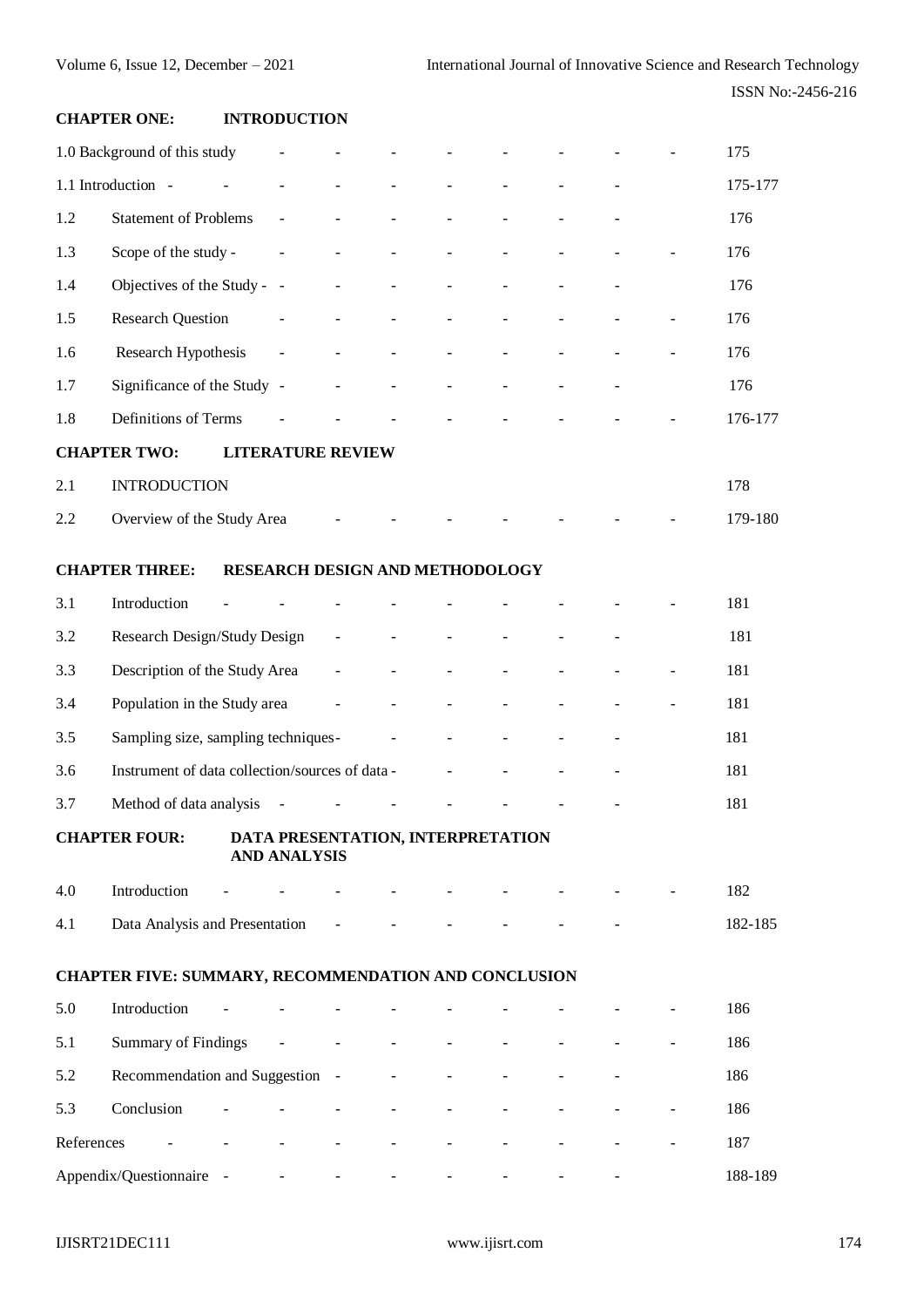## **CHAPTER ONE**

# **BACKGROUND OF THE STUDY**

#### *A. Introduction*

Assessment and validating of medical records system towards ensuring the confidentiality of patient information is essential for Building trust between patients, health care professionals and the public.

Trust between patients and their healthcare providers is a better way to get health information confidential. Trust-based physician-patient relationships can improve interactions and lead to higher quality visits.

A patient record system is a type of clinical information system, which is used to collect, store, manipulate, and make available clinical information that is important for the delivery of patient care.

Medical confidentiality is a set of rules that limits access to information discussed between a person and their healthcare practitioners. With only a few exceptions, anything you discuss with your doctor must, by law, be kept private between the two of you and the organisation.

The assessment of record system is a communication tools that supports clinical decision making, coordinating services, evaluation of the quality and efficiency of care, research, legal protection, education accreditation and regulatory process, documentation in normal course of its activities, the documentation must be authentication and hand writing must be legible in order to make the record confidential by unauthorized others.

Respecting the confidentiality of patient's records is an ethical mandate, many organizations explain this obligation, including the American Hospital Association (AHA), American college of Health care executives, joint commission on accreditation of healthcare organization and the ASCP. The AHA patient's Bill of rights stresses privacy as a basic right for all patients, stating that right for their medical, financial, and personal information, including religious affiliation, home address. And marital status should remain confidential.

Beyond the ethical considerations specific state and federal laws pertaining to patient confidentialityexist violation of these statutes can result in criminal prosecution. Most states have a confidentiality law, legislation called the medical records confidentiality Act was introduced in congress in 1995. How confidential medical information may be released is becoming more problematic as organizations computerize medical records to improve the delivery of care.

When you see a familiar name that of a celebrity, your neighbor, or coworkers family members in the course of your work, it might be tempting to announce it to your colleagues, doing this, however, violates the patens right to privacy. Information about patients should be shared only if it is crucial to your job duties. Similarly if you see test result of a coworker, if is in appropriate to say anything to anyone, including the coworker, about it. If someone wants you to know his or her personal business that person will share it with you.

Employees who have witnessed a breach of confidentiality should consult their institutions policy on confidentiality. Every health care organization should have a policy that defines confidentiality and delineates who is responsible for maintaining it.

A good policy will state that every person who works for the organization is responsible for ensuring patient confidentiality and for reporting policy violations. It also will state that managers are responsible for implementation and enforcing the policy as it pertains to their areas. Information about patients should be accessed or discussed only on a need to know basis according to job duties. To protect against law suits, organizations should present the policy to new employees in orientation, and have all employees sign a statement that they are aware of the policy.

To answer the readers' questions if no policy exists or the manager has ignored the employee: The employee should contact a representative from his or her human resources department for guidance. The employee should describe the violation in memo format. He or she may bring the memo to human resources or to a top administrative official of the organization. The organization should discipline the employee who first broke confidentiality and the manager who failed to reprimand the employee, according to the organizations disciplinary policy.

Depending on the level of administration at which complaints had been ignored, the employee who reported the violation should be prepared for some back lash. The employee who committed the violation and the manager who ignored it probably will be angry. Any reprisal attempts should be reported to the human resources department.

Mr. John responds: confidentiality of patient records is the responsibility of every health care employee. All communications and records, weather verbal, writing, or electronic, should be treated as confidential. Institution policies should emphasize that information about patients should be shared only with those who have a genuine need to know specific information, such as those providing care or diagnostic information, insurance companies, or those arranging placement or other financial assistance. Information should not be discussed with anyone else without the patient's written permission. Furthermore,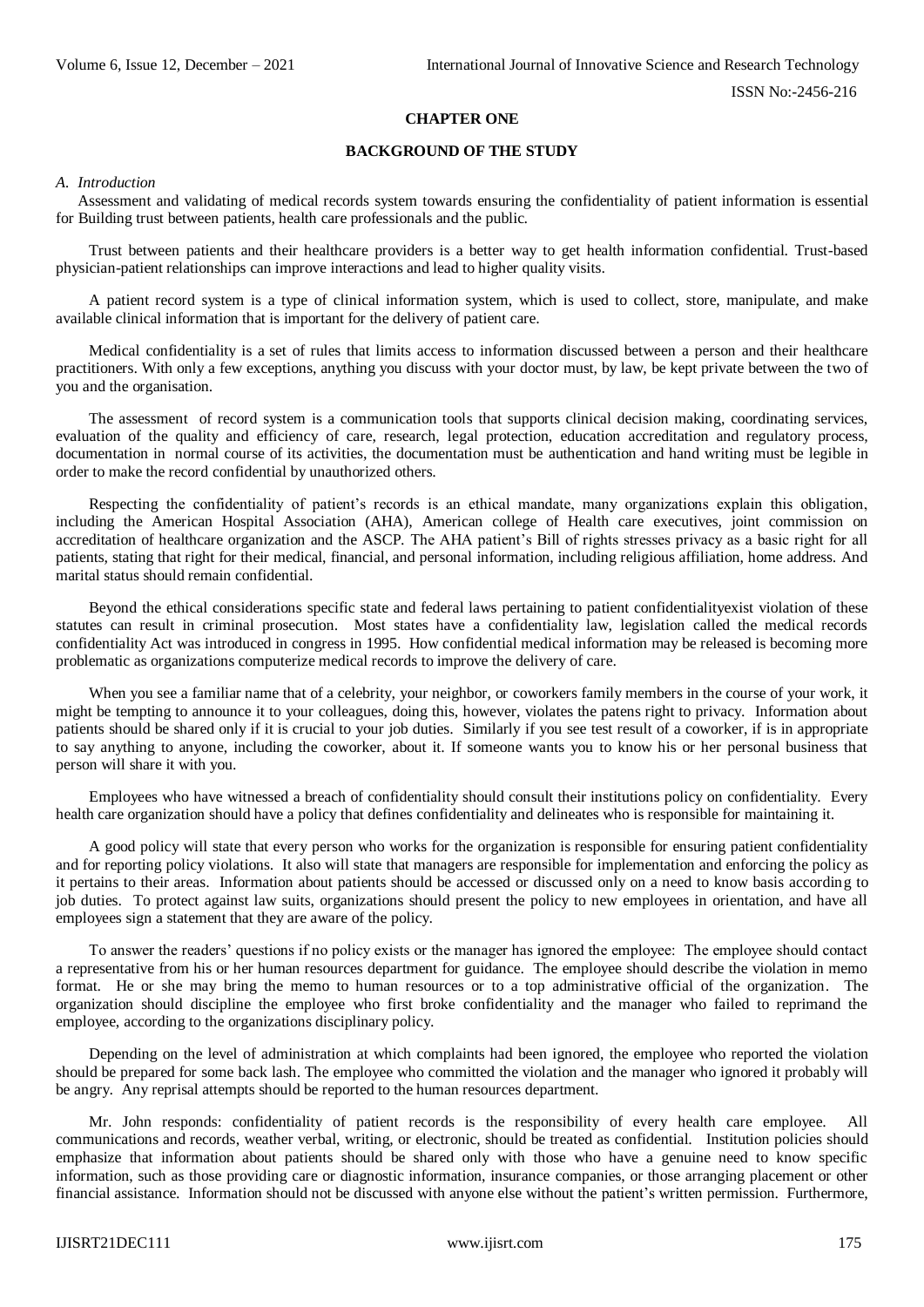```
 ISSN No:-2456-216
```
the law of often requires confidentiality for patients records specifically regarding tests for human immunodeficiency virus, treatment for psychiatric conditions, alcohol or substance abuse, and maternity or abortion.

The confidentiality policy of most institutions lists the chain of command that employees should follow when reporting confidentiality violations. In general, an employee should first report a breach of confidentiality to a supervisor. If the issue is not addressed at that level, the employee should report it to the next level of administration and pursue the issue until action has been taken at some administrative. Ultimately, the chain of command extends to the chief executive officer of the institution. Who has overall responsibility for confidentiality of patient Information.

If an employee believes the matter has not been resolved within the institution, she or he confide a complaint with the state agency that regulates health care institution, she or he can file a complaint with the state agency that regulate health care institutions. Weather that employee is liable for not reporting such matter to the agency may differ from state to state, depending on regulatory guidelines.

Patients should be able to expect and receive privacy concerning their medical care. As health care employees, we must do everything possible to preserve that right and expectation.

# *B. Statement of the problem*

Patients routinely share personal information with health care providers. If the confidentiality of this information were not protected, trust in the physician-patient relationship would be diminished, most healthcare institutions faces challenges on how to make the patient information or records to be valid and confidential, this motivated me to carry out this research using FMCEB as a case study.

# *C. Scope of the Study*

This research work is limited to the staff of Medical Records Department in Federal Medical Centre, Ebute-Metta, Lagos, Nigeria. Other relevant journals, magazines were studied for review accordingly.

# *D. Objective of the Study*

- To provide accurate patient health information.
- To enable patient health information to be secured.
- To ensure confidentiality of the patient health information.
- To developing the method of making patient information to be confidential in Federal Medical Centre, Ebute-Metta.

## *E. Research question*

- 1) What is the method of providing accurate patient health information?
- 2) How can we provide patient health information to be secured?
- 3) How to ensure confidentiality of the patient health information?
- 4) How can we provide the method of making patient record to be confidential in Federal Medical Centre, Ebute-Metta?

## *F. Research hypothesis*

- Ho: they are no method of providing accurate patient health information.
- Hi: They are method of providing accurate rate patient health information.
- Ho: we cannot provide patient health information to be secured.
- Hi: we can provide patient health information to be secured.
- Ho: we cannot ensure confidentiality of the patient health information.
- Hi: we can ensure confidentiality of the patient health information.
- Ho: we cannot provide the method of making patient record to be confidential in Federal Medical Centre, Ebute-Metta.

Hi: we can provide the method of making patient record to be confidential in Federal Medical Centre, Ebute-Metta.

## *G. Significance of the Research*

This research will enhance the MedicalRecords Department staff and the hospital management way or process of assessing patient record to be valid and confidential to secured by unauthorized uses in Federal Medical Centre, Ebute-Metta.

## *H. Definitions of Terms*

- **Health:** The WHO defines health as an entire stage of one's mental, physical and spiritual well-being.
- **Record:** This can be defined as any instance where information is stored or placed on a medium that preserves it for future reference.
- **System:** This can be described as a system that enables us handle a situation.
- **Assessment of medical records:** It involves the evaluation of complete medical records. It covers information governance, authorship validation, amends, record corrections, and auditing the record to verify documentation validity for reimbursement claims.
- **Validation** is the state of authenticity, completeness, and authentication of medical documents.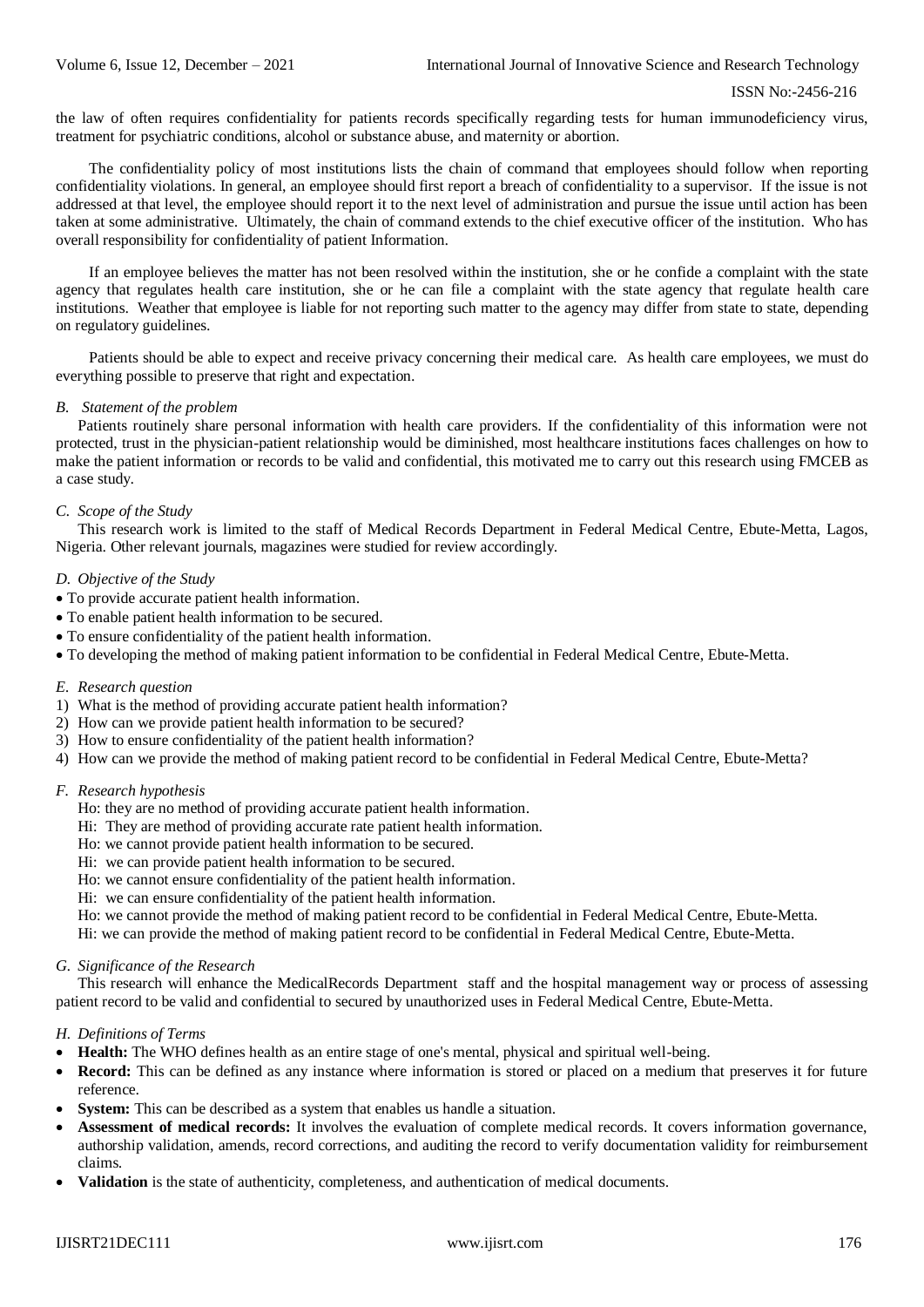- **Confidentiality** refers to the protection of personal data. Confidentiality refers to keeping client information confidential between you, the client, and others, such as co-workers, family members, friends, and relatives.
- **The patient:** Any recipient of health services. Most often, the patient is ill or injured and requires treatment by physiotherapies physician assistants dentist podiatrist veterinarian or another health care provider.
- **Health Record:** This is an information storage system and retrieval system that is the authoritative resource for a specific data element in a system with multiple sources. For data integrity to be maintained, there should only be one system of records for any given piece of information.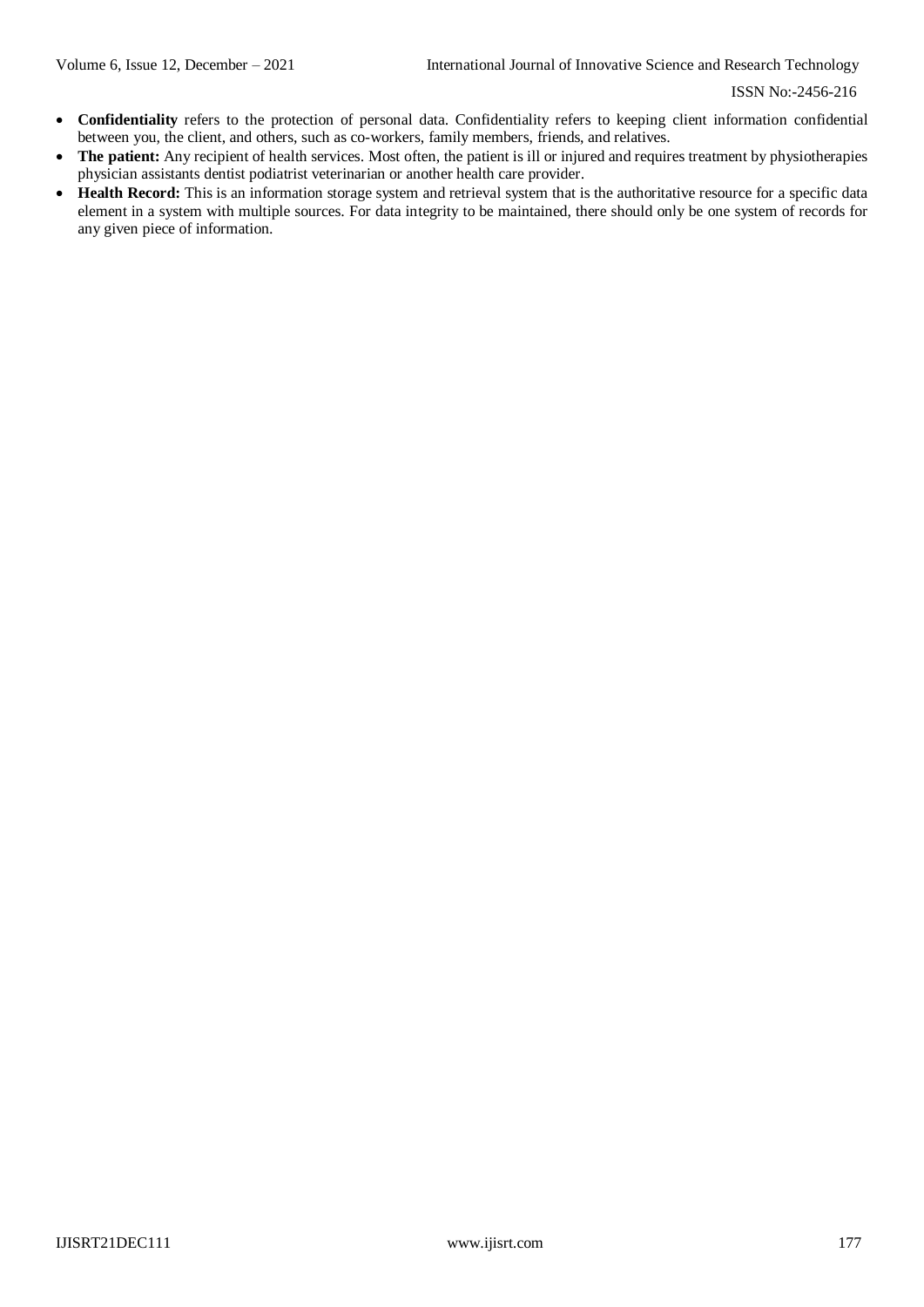#### **CHAPTER TWO**

# **LITERATURE REVIEW**

#### *A. Introduction*

This chapter deals with overview of the related literature about the previous research work that carried out by different researchers in the same topic or similar topic in text books and online materials about the subject matter.

#### *B. Literature review*

Maj Open (2017) has his research on manual examination of electronic medical records in a validation study.

Canadian primary care sentinel surveillance networks (CPESSN), have previously validated case definitions for chronic diseases (diabetes and hypertension, diabetes, osteoarthritis and depression, Parkinsonism and dementia), using direct review of "raw" electronic medical record data. While this method proved to be effective, it was slow and could present organizational and methodological problems. We wanted to see if the processed and standardized information contained in the (CPESSN] database could serve as a reference for case definition validation.

Zaherdsad (2013) conduct research on validation of the health care record best practices for HER. Many features of electronic record tools are intended to improve both the quality as well the validity and communication between all healthcare providers. These tools address well-known requirements regarding record principles, while also supporting extensive new technologies. However without appropriate management and guidance, these features may cause information validity concerns, such as incorrect auto population of data fields or manufactured documentation aimed for increased expected reimbursement. To ensure that records for health information used in research, care, and management are accurate, valid, and trustworthy, processes must be put in place. Zaherdsad (2013)

There are a number of existing rules and regulations on record principles and guidelines that primarily address record authorship principles, auditing, and forms development in a paper health record. New guidelines are being sought by the health care industry that ensure and reserve record to be validity in an age of electronic exchange and changes in the legal evidentiary requirements for electronic business and health records. Zaherdsad (2013)

With the continued advancement of electronic health records (EHRs) there is increasing concern that a potential loss of record, validity could lead to compromised patient care, care coordination, and quality reporting and research as well as fraud and abuse. This practice brief provides guidance for maintaining patient record to be valid. While using automated HER functions Zaherdsad (2013)

Validity of record means that the complete health record is accurate. It includes information governance, patient ID, authorship validation, amends and corrections, as well as auditing the records for documentation validity when submitting reimbursement requests. EHRs allow you to use smart phrases and templates as documentation tools. These tools can be misused incorrectly and data validity could be question. For confidentiality to be maintained, it is important that there are established policies and procedures, such as audit functions. Zaherdsad (2013)

Without safeguards in place, records could reflect an inaccurate picture at the patient's condition, other at admission or as it changes over time the provider must understand the necessity of reviewing and editing all difficult data to ensure that only patient specific data for that visit was corded, while all other irrelevant data pulled in by the default template is removed. For example, the automatic generation of common negative findings within a review of systems for each body area or organ system may result in a higher level of service delivered, unless the provider documents any patient positive result a deletes the incorrect auto generated entries. Zaherdsad (2013)

Berg (2014) is one of the many who are concerned about misuse of health information. Most concerning is the misuse or disclosure of health information for financial gain or to cause injury or embarrassment. Previous literature suggests that these threats manifest not only in unauthorized user but also in those authorized to view files. Privacy was breached by legally sanctioned activities like billing procedures from remote locations and casual or careless discussions between medical professionals in hospital elevators. (weiss (2015).

It is important to keep in mind that not only is misuse of medical information found in records about health possible in paper records but also electronic records. Electronic tools such as electronic mail, digital imaging, and telemedicine are now essential to conduct business in the electronic healthcare field. Because records can be accessed remotely, they are vulnerable. To prevent unauthorized access of electronic patient records, an effective security system is required (Meclanahan (2016).

Gatee (2015) states that electronic health records can be used frequently and offer many access to information. It also reduces errors in clinical care often caused by poor handwriting. E-health records could also help to reduce the cost of managing patient records. These records can also be used to improve communication between healthcare professionals and patients Shaw (2014)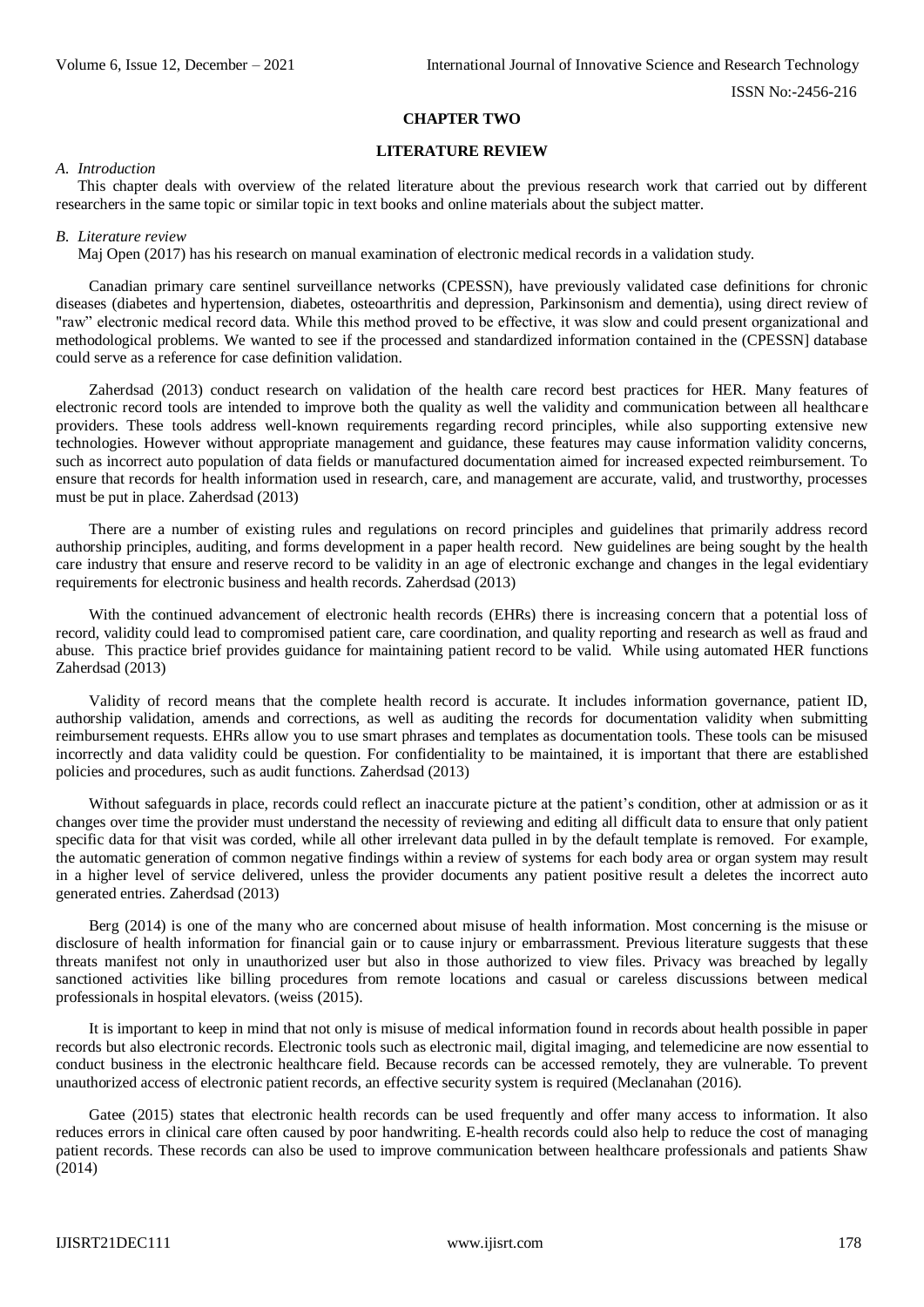Even though electronic health records have many benefits, they also present some challenges. Gartee (2010) argues that they are costly and require substantial financial resources to be set up. A second disadvantage of electronic records is their technical nature, which means that they need training before being used. It is also difficult to implement because they lack standard terminology and an architecture. Security issues are one of the main challenges associated with electronic health records.

Gartee (2017) also states that security breaches could compromise the confidentiality and privacy of electronic health records. Data encryption is used to protect records and allows for internet transfer protocols to manage access. This allows for the tracking of electronic health records to determine who has received disclosed data. Biometrics are another way to safeguard electronic health records. To secure computer access on networks and storage devices, fingerprint ID recognition is used (M. clanahan (2008)

Gatee (2008). Records of an organization (such as the hospital) are the corporate memory. These records supplement human memory, and provide guidance for planning and decision making. Teaching hospitals have the advantage of having records. In order to make use of past experiences, accurate records are essential for planning the future of the hospital.

Popola (2010) stated information and records management were the foundation of business activity. Without information management, planning and decision-making would be difficult. Information is the input factor in rational organizational decision making. It also helps to deliver high-quality services. It is necessary to establish, deliver, assess and evaluate the effectiveness organizational policies, make informed decisions about alternative course of action, provide the basis and allow for transparency and accountability, protect individual right and enforce legal obligations. In a nutshell many authors, both from developing and developed countries, agreed that health records were an essential ingredient in health institutions. However, proper management of health records requires storage areas, controlled access, and appropriate preservation measures to increase efficiency, safety, and quality of career Popola (2010).

## *C. Overview of the study extent*

- $\triangleright$  Definitions
	- Validation and verification of health records: The source of information used for many purposes including quality evaluations of care. However, the records are a valuable resource. There have been few attempts at validating the records content against the verbal content between the patient and the physician. Romp (2012)
	- Validation of medical record: is involves the accuracy of the complete medical record. It encompasses information governance, patient identification, authorship validation, amendments and record corrections as well as auditing the record for documentation validity when submitting reimbursement claims. The dyers (2016)
	- Confidentiality of the health record: refers to the obligation of professionals who have access to patient records or communication to hold that information in confidence. Rooted in confidentiality of the patient provider relationship that can be traced back to the fourth century. (Meway, 2013)
	- Confidentiality of health records: is the professional obligation to keep health information confidential is supported in professional association codes of ethics, as can be seen in principle of the American health information management association code of ethics " advocate, uphold, and defend the individual right to privacy and the doctrine of confidentiality in the use and disclosure of information" (Anima, 2011)
	- Confidentiality is recognized by law as privileged communication between two parties in a professional relationship, such as with a patient and a physician, a nurse or other clinical professional. (Broderick, Billy, Rinehart Thompson, Reynolds, 2012)

# *D. Problems:*

Umyrt (2014). Heath records are sensitive and have caused many problems in managing institutions. Common problems include storage, access, safety, and security. Many hospitals that use manual-based systems for their health records have storage difficulties. Users and custodians also face access issues. There can be conflict between the owner and right to access a patient's record. The 2003 fair health information practice act (Use Fair Health Information Practice Act) aims to reduce friction by requiring health care providers to permit individuals to view their health records. This also includes provisions for civil and criminal penalties for failing to comply with this requirement. (Wageredal 2003)

Personal responsible for the security and safety of patient records faces many challenges. Nicholson (2017) stated that in many instances, case notes weren't kept in a secure state. In the numerous examples Nicholson provided, it would have been very easy for unauthorised individuals to gain access to case records either from uncontrolled areas or open libraries. One example is that case notes were not attended to in outpatient clinics. Because the health records department had closed, some cases were left in Dynic Area overnight. Nicholson also stated that any unattended computer terminals are a potential risk, as well as fax machines and insufficiently controlled computer networks. There are many risks associated with managing patient information.

## *E. Identify causes of problem*

- 1) Uses of manual or paper based record
- 2) Laziness
- 3) Wrong data
- 4) Lack of training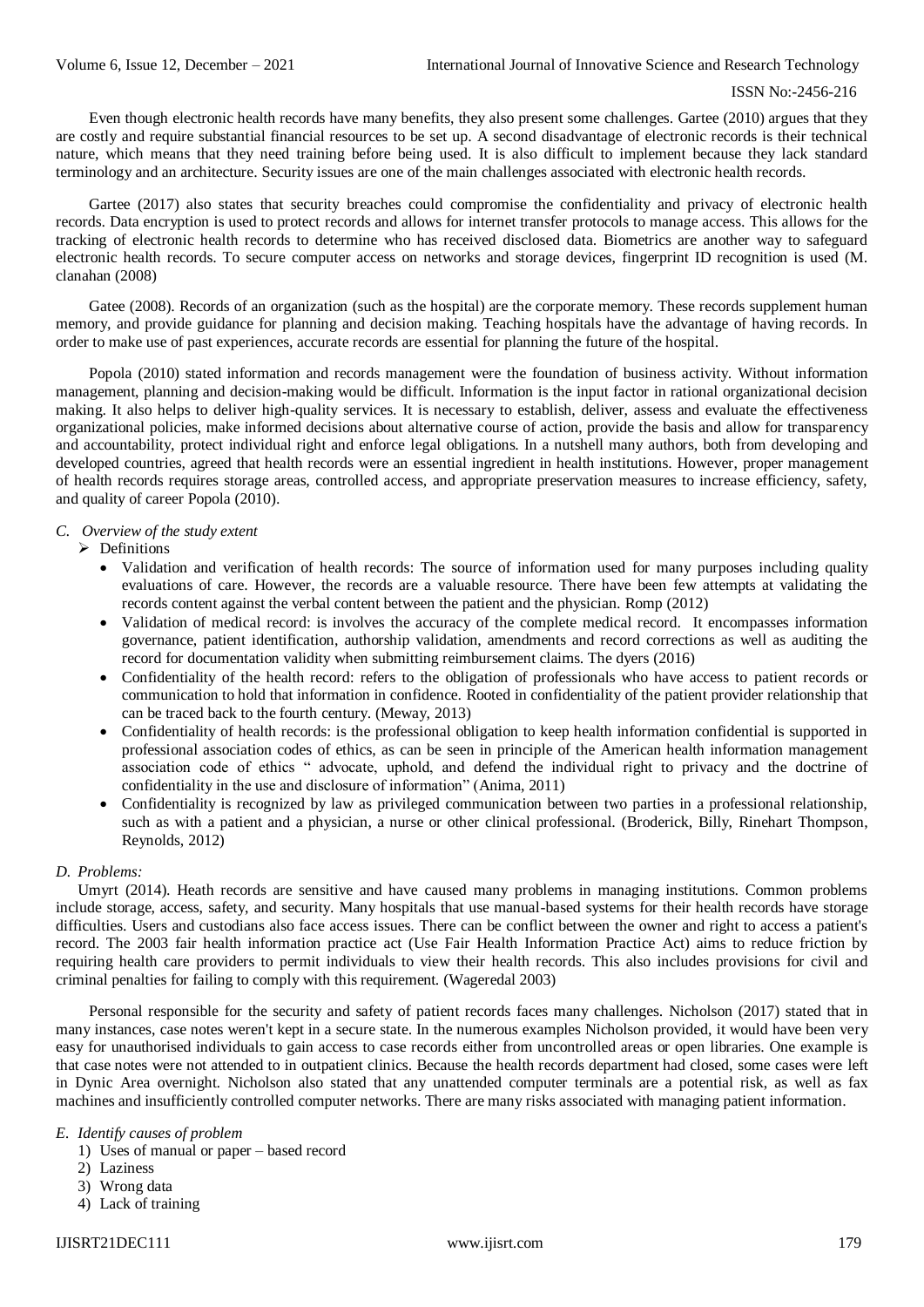- 5) Negligence
- 6) Inadequate provision of working materials
- 7) Lack of conducive working environment
- 8) Illegible handwriting
- 9) Lack of concentration
- 10)Shortage of manpower

# *F. Solution to the Problems*

Some of the possible ways of finding solution to the problems mentioned are as follows:

By using electronic health records or by using computerized system of keeping record:

- Easier to limit unauthorized access: connected system provide more consistent and measurable security than paper based systems. Instead of filing cabinets, lock and guards electronic records are kept behind log ins or biometric sensors (Billytab, 2014)
- Easier to track who views your medical information: anyone who attempts to log in to the system and review private health care information will have to provide authorization. unlike paper records, which can be misplaced or copied, electronic records can be constantly monitored and tier access tracked, patients concerned about the unauthorized release of personal information will realize a level of security that is, in health care this far unknown because even these who attempt unauthorized access will have left their electronic fingerprints in the system (Billytab 2015)
- Records are always available with instant access: interoperable electronic health information system provide constant access to data for authorized users, if a doctor or patient needs a medical history, lab results, or radiological images at any time, the information can be reviewed instantaneously (Billytab 2015)
- Records less likely to be cost: electronic healthcare information stored on an interoperable system will be preserved in backup copies, so it is highly unlikely that records would be lost (Mj mike 2016)
- *G. Improve quality of care:*
	- Notes, prescriptions, and data are always readable. Paper records are written at least partly by hand, but electronic records are stored as digitized text, visual image files and matrices of standard options there will never be any doubt about text recorded in the electronic information (Mj mike 2016)
	- Patients with chronic conditions can take better care of themselves: these with chronic condition such as diabetes can benefit from improved interaction with their healthcare providers and increased access to health care information. With an interoperable system, those patients will be able to more easily contact their health care providers allowing those patients to more effectively manage issues of day to day care when healthcare providers establish on line links to articles and information about various conditions, their patients gain tools for maintaining their health. (Mj mike 2016)
	- Provision of enough machines will make the result to be done easier and faster.
	- Employing more staffs that are well train in the activities of record keeping.
	- Make a good and standard plan to the activities of the hospital.
	- Provision of qualitative materials that will ease the work of the staffs.
	- Provision of adequate working materials.

Zaherdsad (2013) Electronic record tools offer many features that are designed to increase both the quality and the validity of clinical record, enhancing communication between all healthcare provider, these feature address traditional well known requirements for record principles while supporting expansive new technologies use of these features without appropriate management and guideline however, ma create information validity concerns such as invalid auto population of data fields and manufactured documentation aimed to enhance expected reimbursement. Processes must be in place to ensure the record for the health information used in cared research and health management was valid, accurate and health trustworthy. (Mj mike 2016)

Beers (2014) among others was concerned about the misuse of health records and state that the confidentiality of health records was threatened in many different ways most news worthy is the misappropriation and disclosure of health records of financial gain or to course harm or embarrassment.

Prior literature suggests that the threat of abuse of health records manifest: not just in unauthorized users but in those authorized to access file as well often confidentiality was breached through legally sorictioned activities such as billing procedures conducted from remote locations as well as casual or careless carver stations among medical professionals in hospital elevators (Weiss 2015)

It is also important to note that the misuse of health information found in medical records was not only manifested in paperbased records, misuse an also occur in electronic medical record: electronic tools such as the internet, electronic mail, digital imaging and telemedicine are now indispensable for conducting business in the electronic healthcare field and are equally vulnerable. They are vulnerable because the electronic environments allow remote usage of records, in this regard effective security system are needed to limit unauthorized access to electronic patient records (Meclanahan, 2016).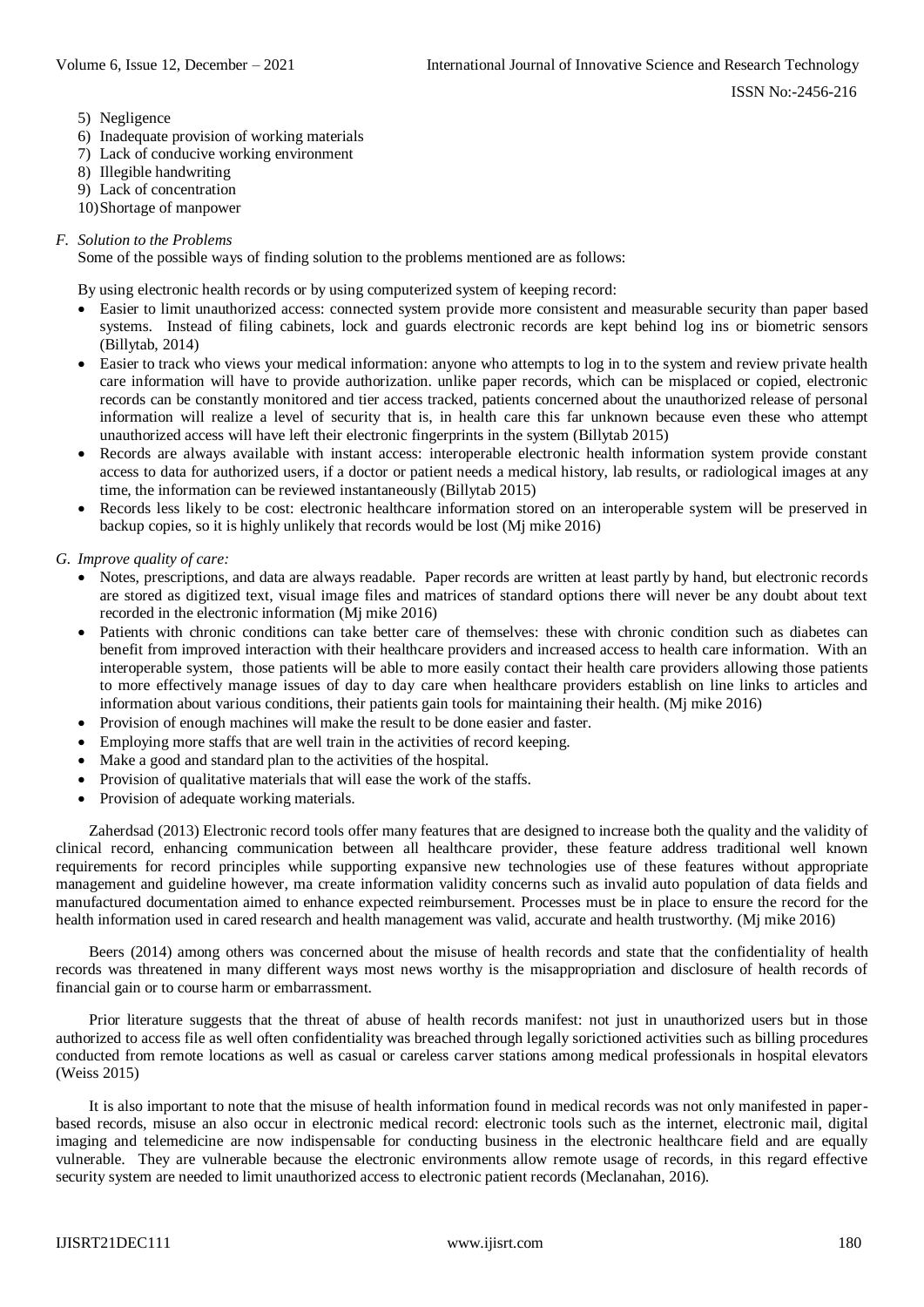#### **CHAPTER THREE**

## **RESEARCH DESIGN AND METHODOLOGY**

#### *A. Introduction*

This chapter contains the method used in conducting the research work. The chapter would be discussed under the following subheading: research design, description of the study area, population of the study area, sample size and sampling techniques procedure, instrument for data collection, source of data, study instrument, validation of the instrument, reliability of the instrument, method of data analysis, limitation of the study.

#### *B. Research design/study design*

The research design used for this research is descriptive method: this consists of collection of data through the use of constructed questionnaire distributed to the respondent which was conducted among the staff of department of health information management in Federal Medical Centre, Ebute-Metta.

## *C. Description of the Study Area*

Federal Medical Centre, Ebute-Metta, Lagos has gone through various stages of metamorphosis. It began in 1964 as department of health services of the Nigerian Railway Corporation (NRC). The hospital was created to cater for the health needs of Railway workers and their families. It was also annexed to the Lagos University Teaching Hospital from 1967-1970 to cater for wounded soldiers during the Nigerian Civil war. Then between 1984 and 1985, it served as a referral centre to parastatals under the Ministry of Transport and Aviation. However, the Federal Executive Council approved its upgrade from Nigerian Railway hospital to Federal Medical Centre on the 24th of May, 2004. Then, on the 31 st of January, 2005, the hospital was formerly handed over to the Federal Ministry of Health as a Tertiary health care institution and designated Federal Medical Centre, Ebute-Metta, Lagos. The hospital handles such medical cases as: Internal Medicine, General Surgery, Ortho paedic surgery, Obstetrics and Gynecology, Pediatrics, Dental Surgery, Ophthalmology, Radiology and pathology, functional Dialysis centre among others. The hospital has continue to develop and sustain a dynamic and comprehensive health service delivery system through highly efficient personnel with the aid of training and re-training of its professionals of staff in various fields. As one of the Federal Government owned hospitals in Lagos State, Federal Medical Centre, Ebute-Metta offers very highly qualitative and patient friendly medical care services.

#### *D. Population of the Study*

The population of the study was limited to staff of medical record department in the Federal Medical Centre, Ebute-Metta, and the department has the total number of staff of (72) in the Hospital which means the population of the study will be 72 people research to cover.

#### *E. Sample Size and Sampling/Techniques/Procedure*

The research considered the population size and make the sample size to be equal to the total number of the population because the researcher can cover the whole population which means no sampling technique were use.

#### *F. Instrument for Data Collection/Source of Data*

The instrument used for data collection is questionnaire developed by the researcher. Seventy two 72 questionnaires were distributed to the respondent. The questionnaires consisted of two (2) sections. Section (A) contains demographic data of respondent while, section (B) contains the research questions. The researcher used type five point scale in which the statements are to be answered by the respondents according to how best each statement represents the respondents feeling based on agree, strongly agree, or undecided, disagree, and strongly Disagree rating scale.

#### *G. Method of Data Analysis*

For the purpose of easy understanding and clarity all the data gathered was analyzed and interpreted first before being presented in tabular form and percentage.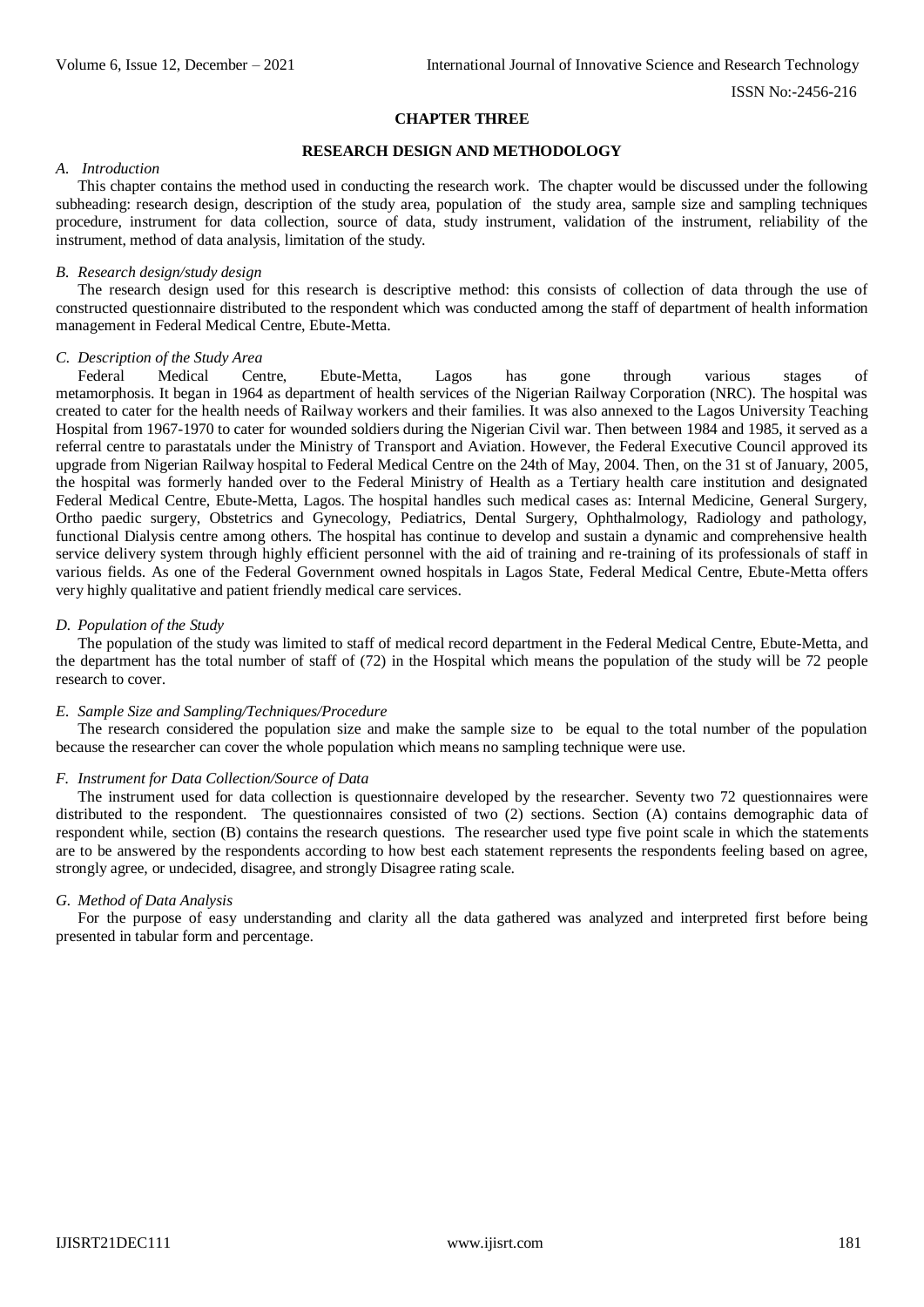# **CHAPTER FOUR**

# **DATA PRESENTATION AND ANALYSIS**

#### *A. Introduction*

The data obtained from the respondents on the assessment of medical records system toward ensuring confidentiality of patient record. 72 questionnaires were administered to the respondents and only 59 questionnaires were successfully retrieved representing 72. Therefore analysis of the information was based upon the 59 questionnaire returned.

#### *B. Data Presentation and Analysis*

| <b>Sex</b>                                          | Frequency | Percentage |  |
|-----------------------------------------------------|-----------|------------|--|
| Male                                                | 36        | 61.02%     |  |
| Female                                              | າາ<br>23  | 38.98%     |  |
| Total                                               | 59        | 100%       |  |
| $\mathbf{m}$ 11 11 11 $\mathbf{d}$ 1 1 $\mathbf{d}$ |           |            |  |

Table : 1 shows the sex of the respondents

Source: 2019 students field survey

From table 1 shows that 36 respondent representing 61.02% were male, while 38.98% were female respondent respectively.

| Age       | Frequency | Percentage |
|-----------|-----------|------------|
| 20-30     | 24        | 40.68%     |
| $32 - 40$ | 22        | 37.29%     |
| $41 - 50$ | O         | 15.25%     |
| 51-60     |           | 3.39%      |
| $61-?$    |           | 3.39%      |
| Total     | 59        | 100%       |

Table : 2 the age of the respondents

Source: 2019 students field survey

From table 2 show that 24 respondents representing 45.76% were age of 20-30, followed by 22 respondents representing 37.29% were the age of 31-40, while 9 representing 15-25 were the age of 41-50, followed by 2 respondent representing 3.39% of the age of 51-60 and 2 respondent representing 3.39% were the age of 61 and above.

| <b>Marital Status</b> | Frequency      | Percentage |
|-----------------------|----------------|------------|
| Single                | 2 <sup>7</sup> | 45.79%     |
| Married               | 25             | 42.37%     |
| Widow                 |                | 11.86%     |
| Total                 | 59             | 100%       |

Table : 3 Marital status

Source: 2019 students field survey

Table : 3 illustrates 27 which is equivalent to 45.76% of the total respondents were singles, while 25 (42.37%) were married while only 7 which equivalent to 11.86% of the respondents were widows.

| Respondents  | Frequency | Percentage |
|--------------|-----------|------------|
| HIT/ND       | 26        | 44.07%     |
| <b>HND</b>   | 22        | 37.29%     |
| <b>PGD</b>   |           | 18.64%     |
| <b>TOTAL</b> | 57        | 100%       |

Table : 4 Qualifications of the Respondents

Source: 2019 students field survey

The qualification of the respondents is shown in table : 4 illustrating the HIT/ND respondents as the highest with 44.07% of the respondents, HND with 37.29% of the respondent and PGD with 11.86% of the respondents

# *C. Section B research question*

Strongly Agreed (SA), Agreed (A), Undecided (UD), Disagreed (D), and Strongly Disagreed (SD).

| Respondents  | Frequency | Percentage |
|--------------|-----------|------------|
| <b>SA</b>    | 40        | 72.88%     |
| $\mathbf{A}$ |           | 25.43%     |
| UD           |           | 0%         |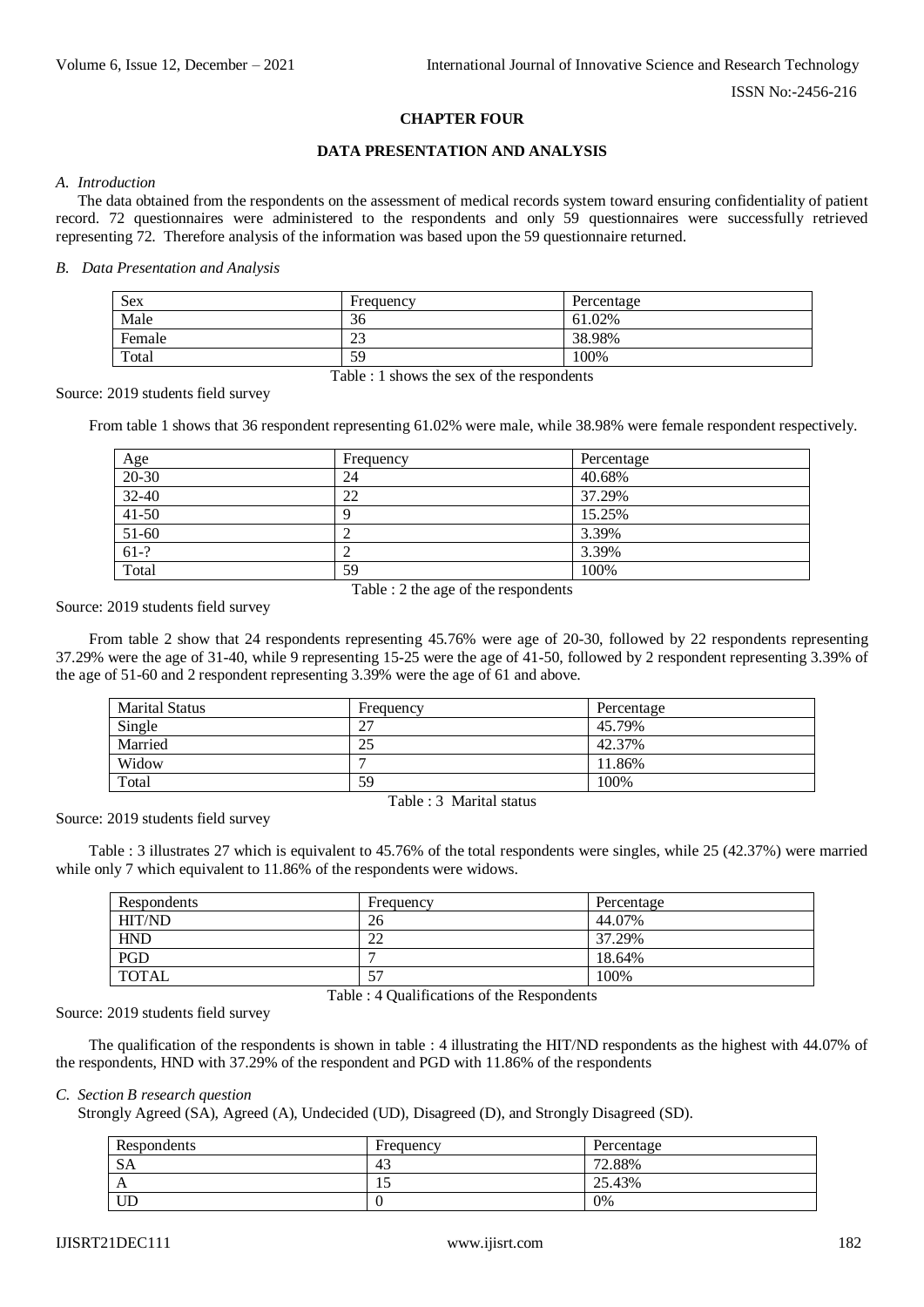| . .      |          | 1.69% |
|----------|----------|-------|
| CD<br>עט |          | 0%    |
| Total    | 50<br>J) | 100%  |

Table : 5 Health information personnel are a key to provide accurate medical records?

Source: 2019 students field survey

From table 5 illustrates the responses to the questions health information personnel are a key to provide accurate medical records SA with 72.88% respondent, A with 25.43% of the respondent, UD with O% of the respondent, D with 1.69% of the respondents, and SD with 0% of the respondents.

| Respondents | Frequency | Percentage |
|-------------|-----------|------------|
| SА          | 28        | 47.46%     |
| A           | 19        | 32.20%     |
| <b>UD</b>   | 10        | 16.95%     |
| <b>DD</b>   | ∠         | 36.39%     |
| <b>SD</b>   | U         | $0.0\%$    |
| Total       | 59        | 100%       |

Table : 6 both physician and patient have the vital role in providing accurate patient medical information? Source: 2019 students field survey

From table : 6 shows the responses to the question both physician and patient have the vital role to play in providing accurate patient medical information SA with 47.46% respondents, A with 32.20% of the respondents UD with 16.5% of the respondents. D with 3,39% of the respondent and SD with 0% of the respondent.

| Respondents | Frequency | Percentage |
|-------------|-----------|------------|
| <b>SA</b>   | 31        | 52.54%     |
| A           | 23        | 38.98%     |
| UD          |           | 6.79%      |
| D           |           | 1.69%      |
| <b>SD</b>   |           | 0.00%      |
| Total       | 59        | 100%       |

Table : 7 provision of adequate working material will enhance the production of accurate patient medical information? Source: 2019 students field survey

From table : 7 shows the responses to the question provided adequate working material will enhance the production of accurate patient medical information SA with 52.54% respondents, A with 38.93 respondent, UD with 6.79 respondents, D with 1.69% of the respondent and SD with 0% of the respondents.

| Respondents | Frequency | Percentage |
|-------------|-----------|------------|
| <b>SA</b>   | 40        | 67.80%     |
| A           |           | 25.43%     |
| <b>UD</b>   |           | 5.08%      |
|             | U         | 0.00%      |
| <b>SD</b>   |           | 1.69%      |
| Total       | 59        | 100%       |

Table : 8 privacy should be maintained to ensure the secured patient health information?

Source: 2019 students field survey

From table : 8 shows the response to the questions the privacy should be maintain to ensure the secured patient health information, SA with 67.80%, A with the 25.43% of the respondent, UD with 5.08% of the respondent, D with 0% of the respondent and SD with 1.69% of the respondent.

| Respondents | Frequency | Percentage |
|-------------|-----------|------------|
| SА          | 14        | 23.73%     |
| A           | 34        | 57.63%     |
| UD          |           | 11.86%     |
|             | 4         | 6.78%      |
| <b>SD</b>   |           | 0.00%      |
| Total       | 59        | 100%       |

Table : 9 the well structure medical records department will enhance the secured of patient record? Source: 2019 students field survey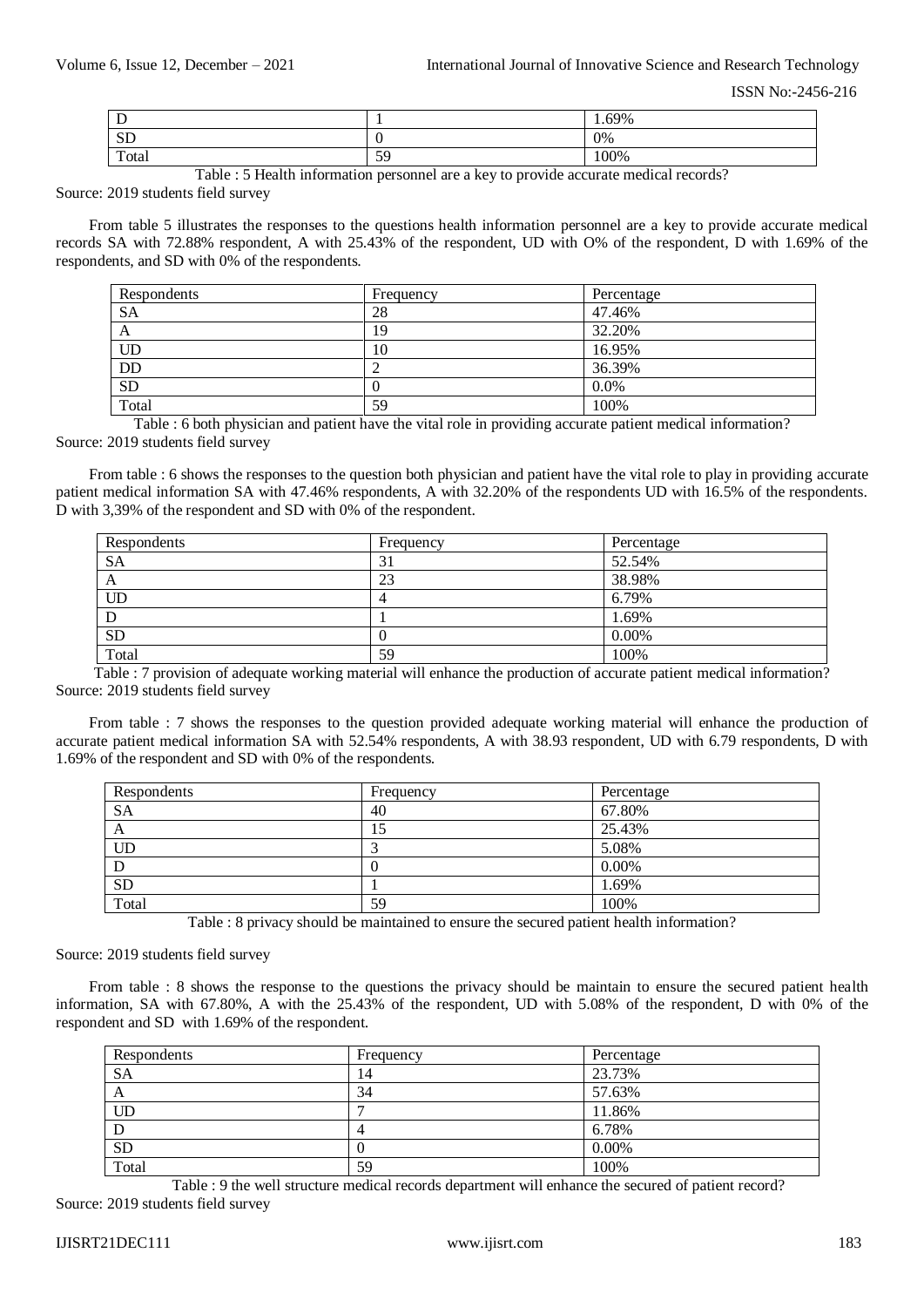From table : 9 show the responses to the question: the secured of patient record department will enhance the secured of patient record, SA with 23.73% of the respondents, A with 6.78% of the respondents and SD with 0% of the respondents.

| Respondents | Frequency | Percentage |
|-------------|-----------|------------|
| SА          | 27        | 37.29%     |
| A           | 35        | 59.33%     |
| UD          |           | 1.69%      |
|             |           | 1.69%      |
| <b>SD</b>   | v         | 0.00%      |
| Total       | 59        | 100%       |

Table : 10 code and conduct should be follow and maintain to ensure the confidentiality of patient record? Source: 2019 students field survey

From Table : 10 show the responses to the question code and conduct should be follow and maintain to ensure the confidentiality of patient record, SA with 39.29% of the respondent, A with 59.32% of the respondent, UD with 1.9% of the respondent, D with 1,69% of the respondent and SD with 0.00% of the respondents.

| Respondents | Frequency | Percentage |
|-------------|-----------|------------|
| <b>SA</b>   |           | 28.81%     |
| A           | 23        | 38.98%     |
| UD          | $\Omega$  | 13.56%     |
|             |           | 11.87%     |
| <b>SD</b>   |           | 6.78%      |
| Total       | 59        | 100%       |

Table : 11 the form and format of maintaining patient record in FMCEB is satisfactory? Source: 2019 students field survey

From table : 11 shows the responses to the question the form and format of maintaining patient record in FMCEB is satisfactory, SA with 28.81% of the respondent, A with 38.98% of the respondent, UD with 13.56% of the respondents, D with 11.86% of the respondent, and SD with 6.78% of the respondents.

| Respondents | Frequency | Percentage |
|-------------|-----------|------------|
| <b>SA</b>   | 20        | 33.90%     |
| A           | 29        | 49.16%     |
| UD          |           | 11.86%     |
| DD          |           | 5.08%      |
| <b>SD</b>   |           | $0.00\%$   |
| Total       | 59        | 100%       |

Table : 12 good interdepartmental relationship will enhance the confidentiality of patient record in FMCEB? Source: 2019 students field survey

From the table : 12 shows the responses to the question; good interdepartmental relationship will enhance the confidentiality of patient record in AKTH, SA with 33.90% of the respondents, a with 49.16% of the respondent, UD with 11.86 of the respondent, d with 5.08 of the respondent and SD with 0.00% of the respondents.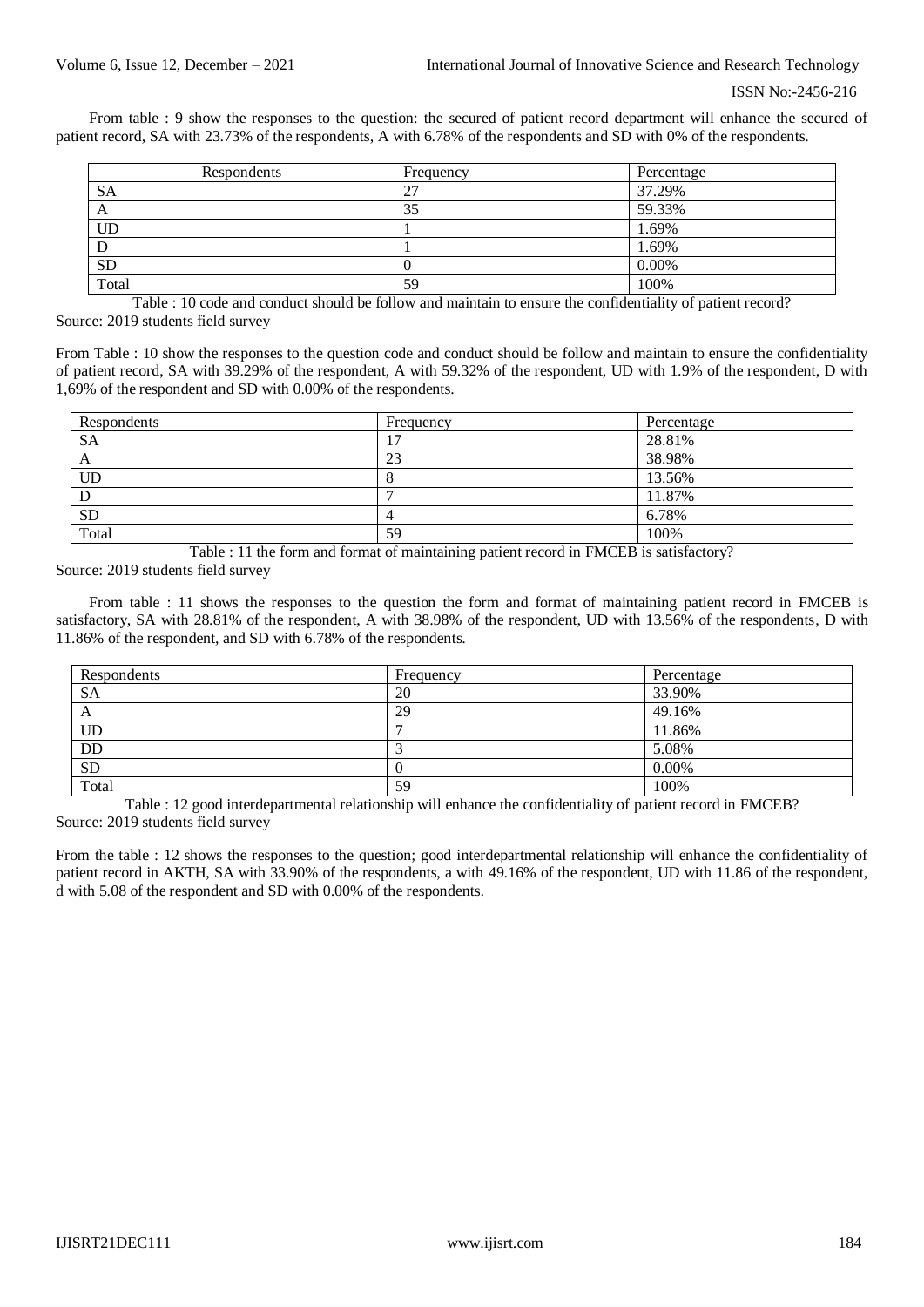| Respondents | Frequency | Percentage |
|-------------|-----------|------------|
| <b>SA</b>   | 43        | 72.88%     |
| A           | IJ        | 25.43%     |
| UD          |           | 1.69%      |
|             |           | 0.0%       |
| <b>SD</b>   |           | 0.0%       |
| Total       | 59        | 100%       |

Table : 13 electronic health record plays a vital role to make the patient information to be confidential? Source: 2019 students field survey

From table : 13 shows the responses to the question; electronic health record plays a vital role to make the patient information to be confidential, SA with 72.88% of the respond dents, A with 25.43% of the respondents, UD with 1.69% of the respondents, D with 0.0% of the respondent, and SD with 0.00% of the respondents.

| Respondents | Frequency | Percentage |
|-------------|-----------|------------|
| <b>SA</b>   | 43        | 72.88%     |
| A           | 13        | 22.04%     |
| UD          |           | 1.69%      |
|             |           | 3.39%      |
| <b>SD</b>   |           | 0.00%      |
| Total       | 59        | 100%       |

Table : 14 can electronic health record help with the standardization of patient record? Source: 2019 students field survey

From table : 14 show the responses to the question; can electronic health record help with the standardization of patient record, SA with 72.88% respondent, A with 22.04% the respondents, UD with 1.69% of the respondent, D with 3.39% of the respondent, and SD with 0.00% of the respondent.

| Respondents | Frequency | Percentage |
|-------------|-----------|------------|
| <b>SA</b>   | 37        | 62.71%     |
| A           | 22        | 37.29%     |
| UD          |           | 0.00%      |
| D           |           | 0.00%      |
| <b>SD</b>   |           | 0.00%      |
| Total       | 59        | 100%       |

Table : 15 there is impact of electronic patient record?

Source: 2019 students field survey

From table 4.2.15 show the responses of the questions; there is impact of electronic patient record, SA with 62.71% of the respondents, A with 37.29% of the respondent, UD with 0% of the respondents, D with 0% of the respondent, SD with 0% of the respondent.

## *D. Summary of the Major Finding*

The study had being carried out and has been able to show the Assessment of medical records system towards ensuring confidentiality of patient records a case study of FMCEB.

- Base on the above the research find out that health information personnel are key to provide an accurate medical record with total number of 43 respondents which are equivalent to 72.88% of the entire respondents.
- This research work also revealed that good interdepartmental relationship will enhance the confidentiality of patient record in FMCEB as responded by 49.16% of the respondents.
- This study work encountered that code and conduct should be follow and properly maintain to ensure confidentiality of patient record as responded by 35 of the respondents and that amounted to 59.33% of the total percentage of the entire percentage of the respondent.
- The research work revealed that electronic record help in standardizing patient record because of the vital role it is playing in ensuring qualifies of patient's records with 37 respondents which are amounted to 62.71% of the respondents.
- Finally the research work revealed that there is impact of electronic patient record with 37 respondents which amounted to 62.71% of the respondents.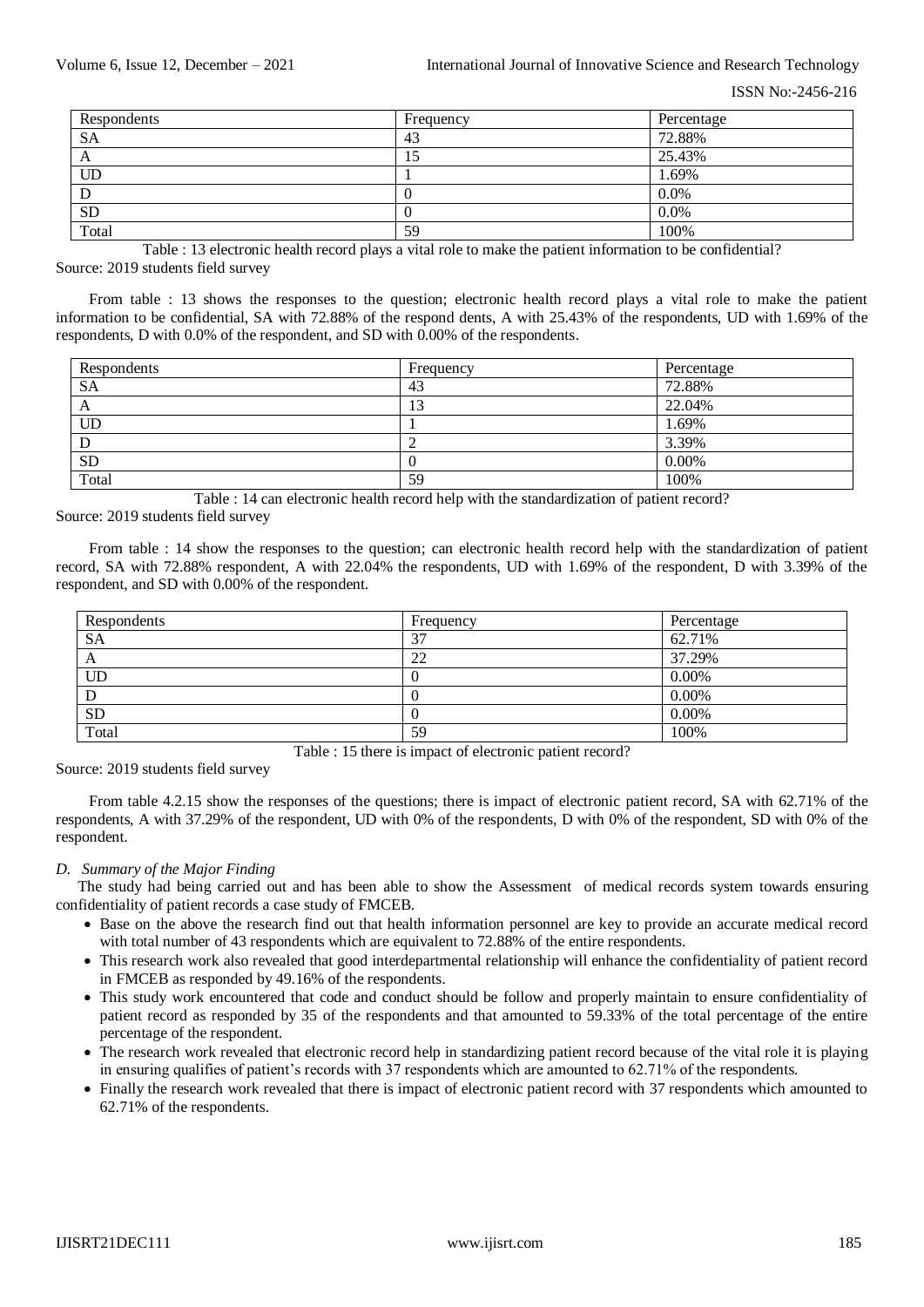# **CHAPTER FIVE**

# **SUMMARY, CONCLUSION AND RECOMMENDATIONS**

#### *A. Introduction*

This chapter summarises all of the research. Conclusions and recommendations.

#### *B. Summary*

This research work is divided into five chapters. Chapter one contains background, statement about the problem, study objective, significance, limitation, and scope. while chapter two reveled various authors opinion on assessment and validation of medical records system towers ensuring confidentiality with the research methodology. These include the research plan, population, sampling methods, source of data, method for data collection, and analysis.

The facts gathering from the study area were presented in chapter four analyzed while the final chapter is chapter five summaries, conclusion and made some recommendations.

#### *C. Recommendation And Suggestions*

- The hospital management should improve the welfare of the Heath Information Management professionals in other to avoid any circumstance that will lead to poor management of patient information in the hospital.
- The staff in health information department must be lenient to the patients in other to make them express their problems to the physician.
- The staff in the health information management department should make sure they abide by every code and conduct of the profession for effective practice in the hospital.
- The hospital management should embark on electronic health record because it contains all standards of managing patient information.
- The government should embark on electronic record system in Federal Medical Centre, Ebute-Metta; doing so will improve confidentiality of patient information and avoid damage due to environmental hazard.

#### *D. Conclusion*

In conclusion I haven carried out a good and comprehensive research on this institution (FMCEB), hence the need to assess and validate medical records system toward ensuring confidentiality of patient record that can ensure qualitative health care delivery in the Centre.

Which indicate that assessment and validation of medical records system toward ensuring confidentiality of patient record can be achieved by employing adequate trained staff, provision adequate working materials to the health information management department and the forms and format use in the hospital should renovated, provision of electronic medical record (EMR) for making patient medical information to be valid and confidentiality to patient.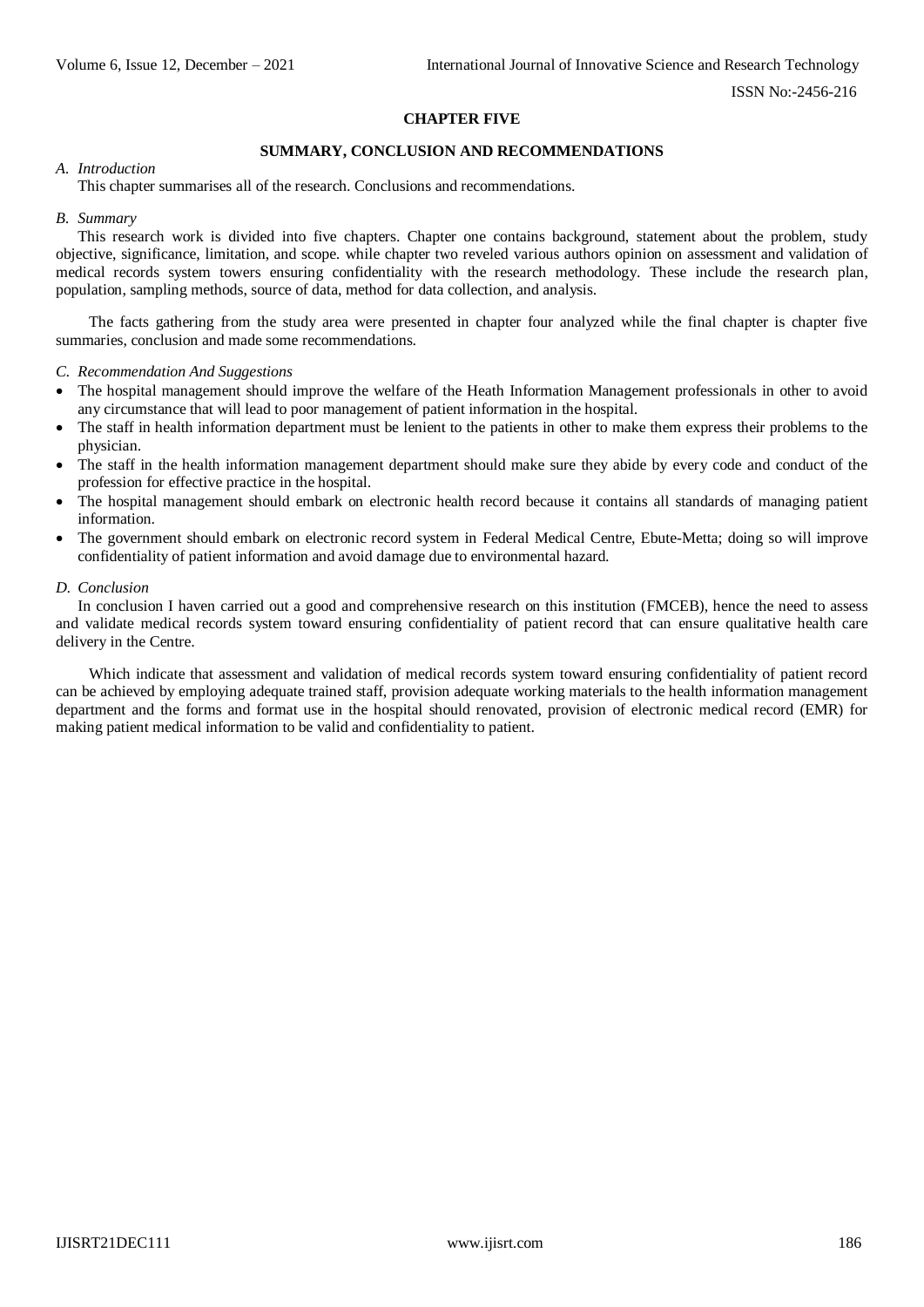#### **REFERENCE**

- [1.] Adeleke, I. T et al (2014) Health Information Technology in Nigeria: Stakeholders' Perspectives of Nationwide Implementations and Meaningful Use of the Emerging Technology in the Most Populous Black Nation.American Journal of Health Research. Special Issue: Health Information Technology in Developing Nations: Challenges and Prospects Health Information Technology. Vol. 3, No. 1-1, 2014, pp.17-24.doi: 10.11648/j.ajhr.s.2015030101.13
- [2.] Ball, M.J (2003) Hospital information systems: perspectives on problems and prospects, 1979 and 2002. Int. J Med Inform 69(23):8391 Berg, M. (2001). Implementing information systems in health care organizations: Myths and challenges. International Journal of Medical Informatics, 64 (2-3), 143-156
- [3.] Computerized Patient Record Institute Work Group. (1996). Computer-Based Patient Record System Description of Functionality. Retrieved January 14, 2014 from [http://www.cpri.org/resorce/docs/function.html.](http://www.cpri.org/resorce/docs/function.html)
- [4.] Desouza, K. C. (2005). Knowledge management in hospitals. Creating Knowledge Based Healthcare Organizations, N. Wickramasinghe, J.N.D Gupta and S.K Sharma (eds.), pp. 14-28. Hershey, PA: Idea Group Publishing.
- [5.] Durking, N. (2006) Using records review as a quality improvement process. Home Health Nurse;24:492e502. Fisher, J.S. (1999) Electronic Records in Clinical Practice, Clinical Diabetes. London; McGraw Hill
- [6.] Gartee, R. (2007) Electronic Health Records: Understanding and Using Computerized
- [7.] Medical Records.New Jersey: Pearson Prentice Hall.Gunter, T.D & Terry, N.P (2005) the emergence of national electronic health record architecture in the united state and Australia: cost and questions. New York, McGraw Hill
- [8.] Haux, R (2006) Health information systems past, present, future. Int J Med Inform 75:268 pm 281
- [9.] Houston, Neal (2008) **EHR** vs EMR **E** What's the Difference?, Nov 14,
- [10.] Huffman, K.E (2001) Medical Record Management (9th Ed.) New York, NY: Clare don Press.
- [11.] McClanahan, K. (2008) Balancing Good Intentions: Protecting the Privacy of Electronic Health Information, Bulletin of Science Technology & Society. 20(1): 69-79
- [12.] (Accessed 15th Nicholson, L. (1996) Setting the records straight: a study of hospital medical records undertaken by the Audit Commission. Records Management Journal , 6 (1): 13-32. Polit, DF, Beck, CT &Hungler, BP. (2001) Essentials of Nursing Research: Methods, Appraisal, and Utilization. 5th Edition. Philadelphia: Lippincott. potential', Popoola, S. O. (2000) A cost model approach to records management system in the Oyo State Civil Service, Nigeria .A Ph. D Thesis, University of Ibadan, Ibadan.
- [13.] Protti, D. (2007) Comparison of information technology in general practice in 10 countries. HealthcQ.10(2):107-16. Radcliffe Medical Press. Shaw, N. (2001) Going Paperless: A guide to Computerization in Primary Care. Oxton:
- [14.] Szajna, B. (1996). Empirical evaluation of the revised technology acceptance Model. Management Science, 42(1), 85-92.
- [15.] Terry, K. (2005). Exclusive survey-doctors and EHRs. Med Econ, 82:73.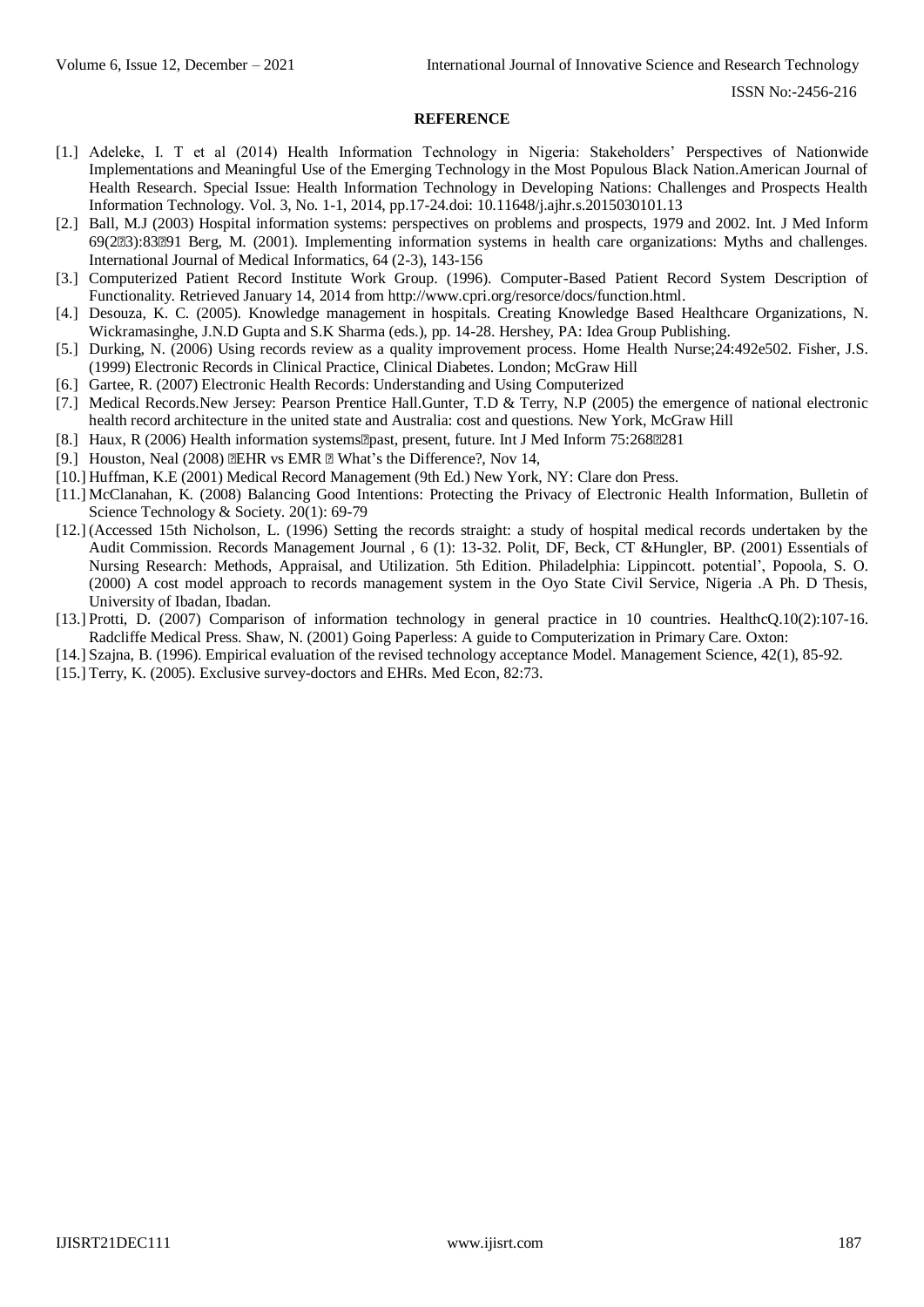# **APPENDIX**

## **QUESTIONNAIRE**

Faculty of Sciences

Health Information Management Department

TBUGLEX USA,

1st March, 2019.

Dear Respondent,

I am a final-year student at the above mentioned institution, and I am currently doing research on the Assessment of Medical Records System towards Ensuring Confidentiality of Patients Records.

I hereby request your contribution to fill the space provided in this questionnaire to the best of your ability and as honest as possible.

I also assure you that all your information give will be treated confidentially.

Yours faithfully,

**Angweger**<br>AdemohAbdulraheem